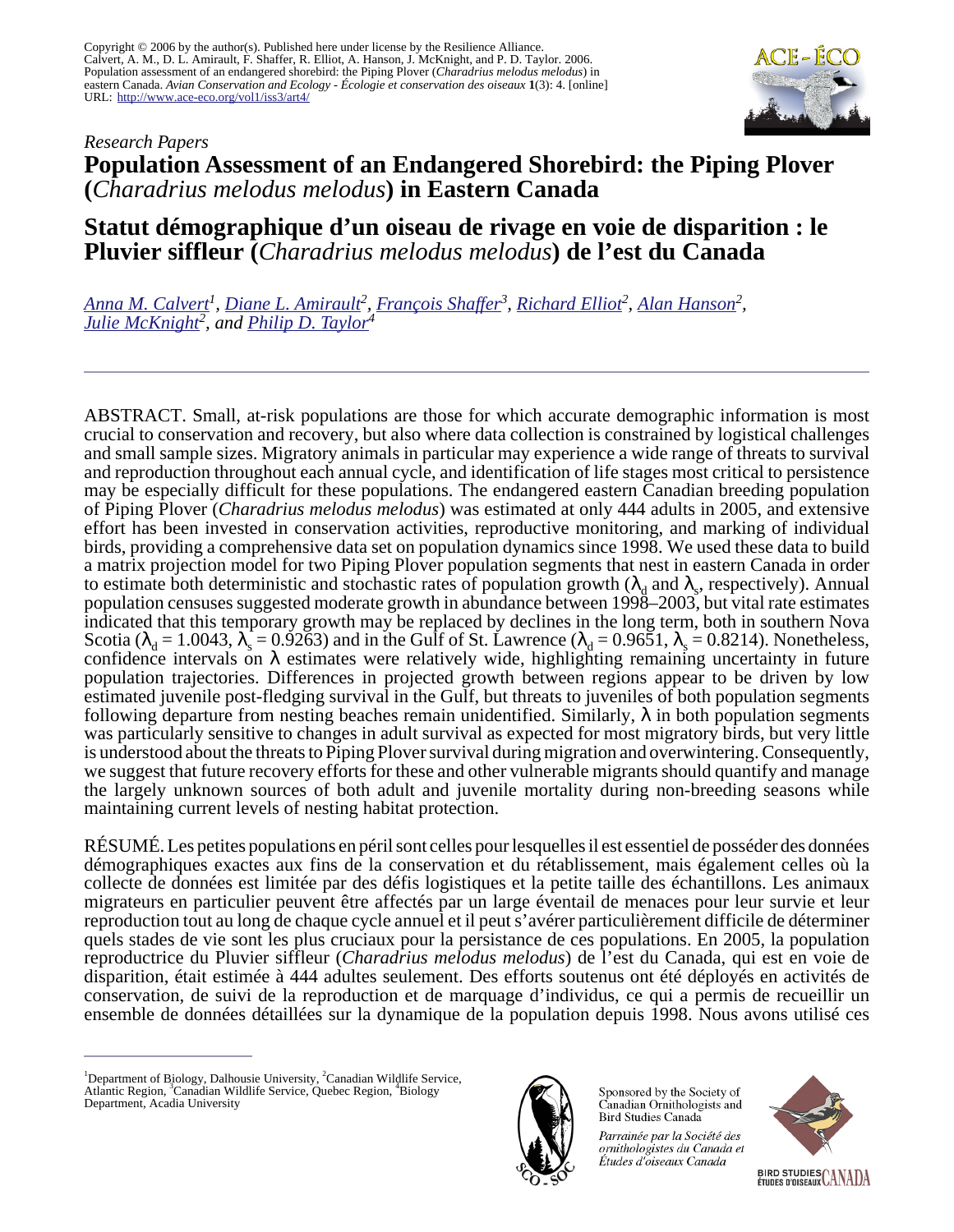données pour établir un modèle matriciel de projection pour deux segments de la population nicheuse de Pluviers siffleurs de l'est du Canada afin d'estimer les taux de croissance déterministe et stochastique de la population ( $\lambda_d$  et  $\lambda_s$ , respectivement). Des recensements annuels de la population ont suggéré une croissance modérée de l'abondance entre 1998–2003, mais les estimations des paramètres vitaux ont indiqué que cette croissance temporaire pourrait être remplacée par des déclins à long terme, tant dans le sud de la Nouvelle-Écosse ( $\lambda_d = 1.0043$ ,  $\lambda_s = 0.9263$ ) que dans le golfe du Saint-Laurent ( $\lambda_d = 0.9651$ ,  $\lambda_s = 0.8214$ ). Néanmoins, les intervalles de confiance des estimations de λ étaient relativement grands, mettant en relief l'incertitude qui subsiste quant à l'évolution future de la population. Les différences entre les taux de croissance obtenus à l'aide du modèle pour chaque région semblent être liées à une faible taux de survie estimé pour les jeunes à l'envol dans le golfe, mais les menaces qui pèsent sur les jeunes des deux segments de la population après leur départ des plages de nidification demeurent inconnus. De même, la valeur de λ dans les deux segments de la population était particulièrement sensible aux changements du taux de survie des adultes, comme il faut s'y attendre pour la majorité des oiseaux migrateurs, mais on ne sait que peu de choses sur les menaces à la survie du Pluvier siffleur pendant la migration et la période d'hivernage. Par conséquent, nous proposons que les efforts qui seront déployés en vue du rétablissement de cette population et de celles d'autres migrateurs vulnérables visent à quantifier et à gérer les causes largement inconnues de la mortalité chez les adultes et les jeunes en dehors de la saison de reproduction, tout en maintenant les niveaux actuels de protection de l'habitat de nidification.

Key Words: *conservation; endangered population; matrix model; migration; non-breeding survival; recovery; sensitivity*

## **INTRODUCTION**

To assess current and future threats facing wildlife populations, we need to understand the relative importance of population vital rates to overall persistence and to past variation in abundance. For small, endangered populations in particular, such knowledge is critical to the wise investment of conservation resources (Beissinger and Westphal 1998, Caswell 2000). However, given that these populations are by definition composed of very few individuals, estimation of demographic parameters is often constrained by limited data. The few endangered plants or animals for which there exist comprehensive demographic data may, therefore, contribute insight into broader issues surrounding the protection of small, at-risk populations.

Ideally, the management of small populations will begin with estimates of demographic parameters (survivorship, recruitment, dispersal) and an understanding of the factors that influence them. Critical habitat protection is a key element of conservation programs, but for most species, basic relationships between habitat and population parameters are unknown. Many migratory shorebirds, for example, rely year round on fragile beaches for breeding, migration, and wintering.

They may face habitat-related risks to their reproduction (Patterson et al. 1991, Goss-Custard et al. 1995, Espie et al. 1996, 1998, Knetter et al. 2002) and survival (Burger 1994, Durell et al. 1997, Goldin and Regosin 1998), yet the demographic impacts of specific disturbances are rarely quantified (Larson et al. 2002).

The Piping Plover (*Charadrius melodus*) is a wellstudied but highly vulnerable species whose conservation demands detailed demographic assessment. Several North American Piping Plover populations have shown strong declines in recent years (Haig et al. 2005), and the eastern Canadian population (*C. m. melodus*) dropped to as few as 422 birds in 1996 (Amirault 2005). It was identified as "Endangered" under Canada's Species at Risk Act (SARA) in 2001. Although there has been considerable effort invested in protecting nesting habitat (e.g., Haig 1992, Larson et al. 2003, Goossen et al. 2002, Amirault 2005), Piping Plover populations remain at low levels across the continent and have shown limited growth in recent years (Fig. 1; Amirault 2005, Haig et al. 2005).

As with many migratory species (e.g., Goss-Custard et al. 1995, Cuthbert et al. 2001), Piping Plover conservation initiatives have focused primarily on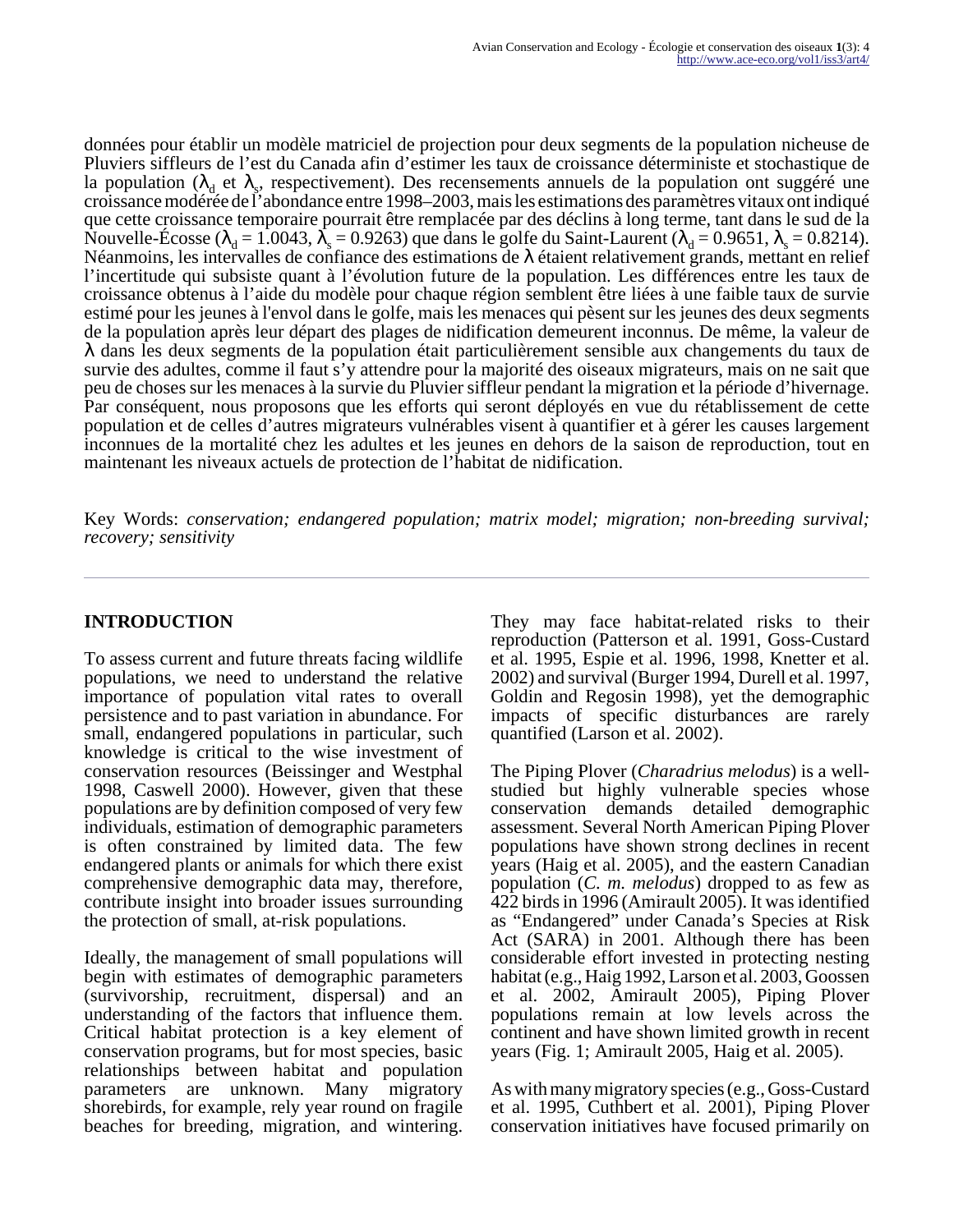**Fig. 1.** Location of beaches used by eastern Canada Piping Plovers breeding in the Gulf of St. Lawrence (squares) and South Nova Scotia (circles) from 1998 to 2003, with associated population abundance trends between 1991 and 2005 as indicated by the standardized annual population survey (black) and international census (gray) data (see Amirault 2005). Recovery goals for each population segment are also noted (dashed lines; Amirault 2006). Regions within the Gulf population segment are: AC (Acadian peninsula, northern New Brunswick), NBNS (southern New Brunswick and northern Nova Scotia), NF (Newfoundland), PEI (Prince Edward Island), and QC (Magdalen Islands, Quebec).



improving productivity and survival during the breeding season, with little consideration of hazards over the rest of the annual cycle. Plovers nesting in eastern Canada spend the winter in the southeast United States and the Caribbean, but threats to migration and overwinter survival or related habitat conservation concerns during non-breeding seasons remain largely unknown, despite demonstrated risks in other wintering populations (Nicholls and

Baldassarre 1990, Drake et al. 2001). Moreover, in addition to direct impacts on annual survival, nonbreeding habitat conditions can affect the fitness of migrants and their subsequent reproductive success (Marra et al. 1998, Bearhop et al. 2004, Norris et al. 2004), further highlighting the need for protection of critical habitat beyond the breeding season (e.g. Crouse et al. 1987, Wilson 2003).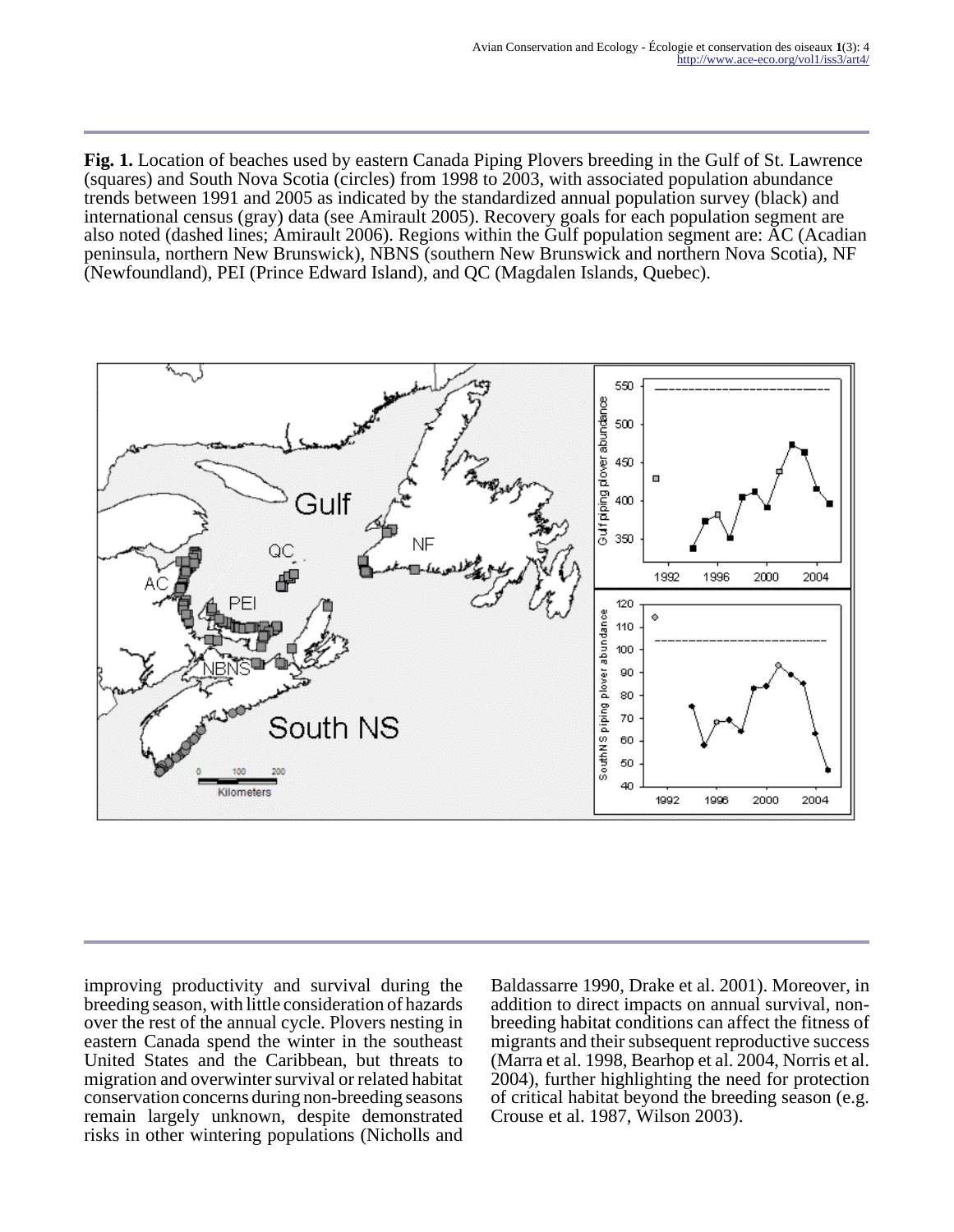To enhance the recovery of endangered migratory populations, wildlife managers need to understand the relative importance of breeding vs. nonbreeding seasons to annual population growth, and consequently which vital rates might be the most realistic targets for investment of conservation resources. We hypothesized that if population dynamics of eastern Canadian Piping Plovers have been largely influenced by recent conservation efforts on breeding grounds aimed at increasing productivity, then we should observe similar dynamics in both breeding population segments identified in this region. Alternatively, different dynamics might be detected if productivity differed greatly between the two breeding areas despite conservation efforts, or if non-breeding events were strongly affecting population dynamics. The objectives of this study were therefore to (1) estimate current vital rates for both segments of the eastern Canada population of Piping Plovers based on demographic data collected from 1998 to 2003; (2) develop a projection model for both segments of this population to assess the long-term expected population trajectory relative to observed changes in current abundance; and (3) estimate the sensitivity and elasticity of the long-term population growth rate  $(\lambda)$  to changes in variable population parameters in order to facilitate the planning of future conservation efforts.

# **METHODS**

## **Study Population**

In eastern Canada, Piping Plovers nest at relatively low densities on beaches scattered throughout the provinces of Nova Scotia (NS), New Brunswick, Prince Edward Island, Newfoundland, and the Magdalen Islands of Quebec (Fig. 1). Although there is some dispersal of birds among most of these regions, there have been no observations of exchange between marked birds nesting in southern NS and those in the Gulf of St. Lawrence (Amirault 2006); nesting habitats in southern NS may also be distinct (Flemming et al. 1992). Consequently, we separated plovers nesting throughout the Gulf of St. Lawrence (hereafter the "Gulf") from those nesting in southern NS (hereafter "South NS") for all analyses, considering these to be two separate population segments. There is also little evidence of any substantial exchange of marked birds between the eastern Canada population and breeders on the Atlantic Coast of the USA (Amirault 2006;

but see Haig and Oring 1988a), so for the purposes of the population modeling, we treated Canadian birds as demographically isolated.

Breeding season data included detailed monitoring of reproductive success and marking of adult and juvenile birds with individually coded metal leg bands (see Amirault [2005], Amirault et al. [2006a] for data collection details). Methods were similar for both population segments, with the exception of somewhat reduced re-observation effort due to logistical constraints in two regions of the Gulf (Acadian Peninsula in New Brunswick, and Newfoundland; D. L. Amirault, personal observation); recapture and recruitment rates in that region were thus modeled separately from other Gulf regions (see below). We estimated all population parameters from the initiation of banding (1998 for the Gulf, 1999 for South NS) until the end of the breeding season in 2003.

A standardized international Piping Plover census was conducted in 1991, 1996, and 2001 (Amirault 2005, Haig et al. 2005), and an annual regional census began in eastern Canada in 1994. Beaches with pairs or single birds that were located at the beginning of each year were visited regularly throughout the breeding season to follow the success of nesting birds, as well as to monitor nestprotection efforts. Multiple visits to each beach allowed confirmation of numbers of birds and their productivity; consequently, annual census counts have been shown to be highly accurate (D. L. Amirault, unpublished data). Moreover, Piping Plovers nest in fairly linear and discrete habitat along eastern Canada beaches, and the census included all potential nesting-habitat beaches, thereby minimizing the probability that any breeding birds would be missed. These census data suggest that, after declines in the early 1990s, both population segments increased steadily from 1998 to 2003, at rates of 2.8% and 5.7% per year (assuming exponential growth) in the Gulf and South NS, respectively (Fig. 1). However, substantial decreases have occurred in both regions since 2003, and as of 2005, the total abundance (*n*  $= 444$ ) remained well below the stated recovery target ( $n = 650$ ; Amirault 2006).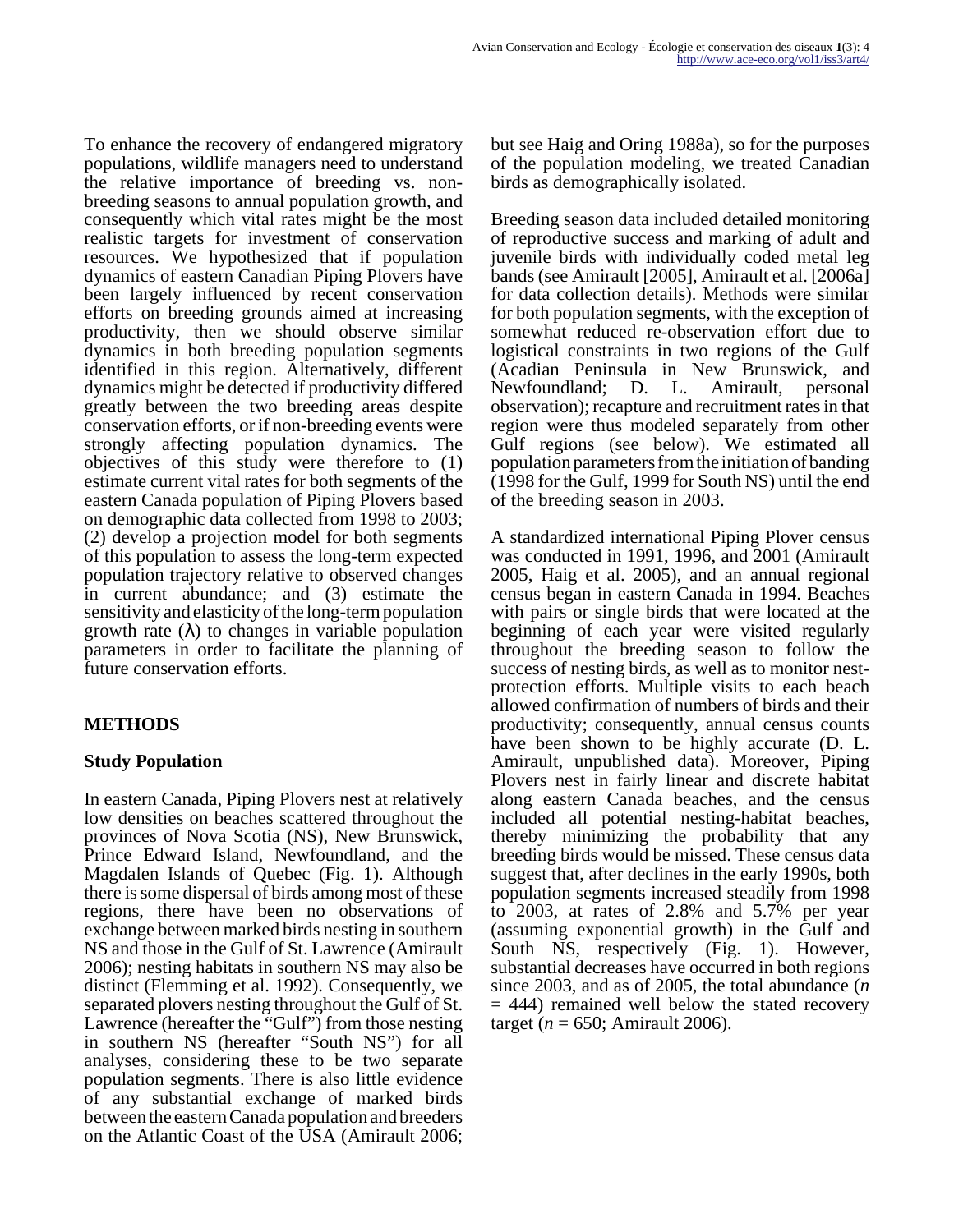#### **Population Model Structure**

Piping Plovers may begin to breed as second-year (SY) birds, and all are assumed to breed by their fourth summer (4Y; Haig 1992, D. L. Amirault, unpublished data). Therefore, the model included three age classes  $(1, 2, 3^+)$ . Projection model time periods often begin before breeding ("pre-breeding census") for simplicity of calculations, particularly relating to estimates of stochastic growth (Cooch et al. 2003). However, because the population census occurred during or after the reproductive season, we built a post-breeding birth-pulse deterministic population matrix model, with birds counted at ages just over the year mark, e.g., hatch-year birds (HY) are  $\sim$ 1 month old, SY birds are  $\sim$ 1.1 years old, thirdyear birds  $(TY)$  are  $\sim 2.1$  years old. Consequently, when we project forward one full year, HY birds (age class 1) would have the chance to reproduce within that first projection year, as SY birds; similarly, birds that were SY (age class 2) at census could breed as TY birds within the next interval (Fig. 2). Age class 3<sup>+</sup> applied to all birds aged TY or older at the time of the census.

We defined  $S_1$  as "juvenile survival" (the probability that a HY bird survives the next 12-month period), and assumed that after their first year, plovers experience no variation in survival, meaning that  $S_2 = S_{3+}$  = "adult survival" (the probability that a SY or older bird survives the next 12-month period). Because marking of HY birds occurred when chicks were still hatchlings,  $S_1$  included the combined probability of fledging and surviving the next 12 months (see Table 1). The fertility values  $F_1$ ,  $F_2$ , and  $F_{3+}$  represented the reproductive contribution of  $HY'$ ,  $SY'$ , or  $TY^+$  birds, respectively, within the next 12 months: these included the probabilities of surviving to the next year, breeding, the average number of eggs produced, and the chance that eggs survive to be counted as HY birds in the next census. We modeled only females and assumed a 1:1 sex ratio at hatching, and therefore, divided fertility values by two. Population parameters are defined in Table 1, and the projection matrix is shown in Eq. 1.

$$
A = \begin{bmatrix} F_1 & F_2 & F_3 \\ S_1 & 0 & 0 \\ 0 & S_2 & S_{3^+} \end{bmatrix} = \begin{bmatrix} \Phi^{\nu} f \cdot y_S E h/2 & \Phi_A \cdot y_T E h/2 & \Phi_A \cdot E h/2 \\ \Phi^{\nu} f & 0 & 0 \\ 0 & \Phi_A & \Phi_A \end{bmatrix} (1)
$$

(Note that  $\Phi_J^{\mathcal{W}} = \Phi_J f$ , meaning that  $\Phi_J^{\mathcal{W}} f$  in the above matrix could be replaced by  $\Phi_I$ )

#### **Estimation of Survival and Dispersal Probabilities**

Annual survival probabilities were estimated using live-recapture models in program MARK (White and Burnham 1999), based on birds marked at breeding grounds and re-observed or recaptured (hereafter, "recaptured") in subsequent breeding seasons. Birds were banded in the Gulf from 1998– 2002 and recaptured from 1999–2003, whereas South NS birds were banded from 1999–2002 and recaptured from 2000–2003 (see Amirault et al. 2006a for details). Although observations were made at all known potential breeding sites within eastern Canada, emigration to unknown sites or to other regions might not have been detected and could be confounded with mortality. As a consequence, survival estimates represented "local survival," the combined probability that a bird survived and returned to a monitored potential breeding site within eastern Canada the following year. However, because both natal and breeding dispersal may be high in Piping Plovers (Haig and Oring 1988c), for Gulf birds we used multi-strata models (Brownie et al. 1993, Schwarz et al. 1993) to separate region-specific mortality from dispersal to other regions within the Gulf population segment. These models permitted simultaneous estimation of survival and movement among the five Gulf regions: AC (Acadian peninsula, northern New Brunswick), NBNS (southern New Brunswick and northern Nova Scotia), NF (Newfoundland), PEI (Prince Edward Island), and QC (Magdalen Islands, Quebec). Movement probabilities were assumed to depend only on the region in which an individual was captured at the beginning of an annual interval, and not on previous history. A total of 191 marked individuals in South NS (134 HY, 57 AHY) and 688 individuals in the Gulf (425 HY, 263 AHY) provided the encounter histories for the liverecapture data sets.

For each population segment, we developed an a priori set of candidate models that allowed apparent survival rate (Φ) and recapture probability (*p*) to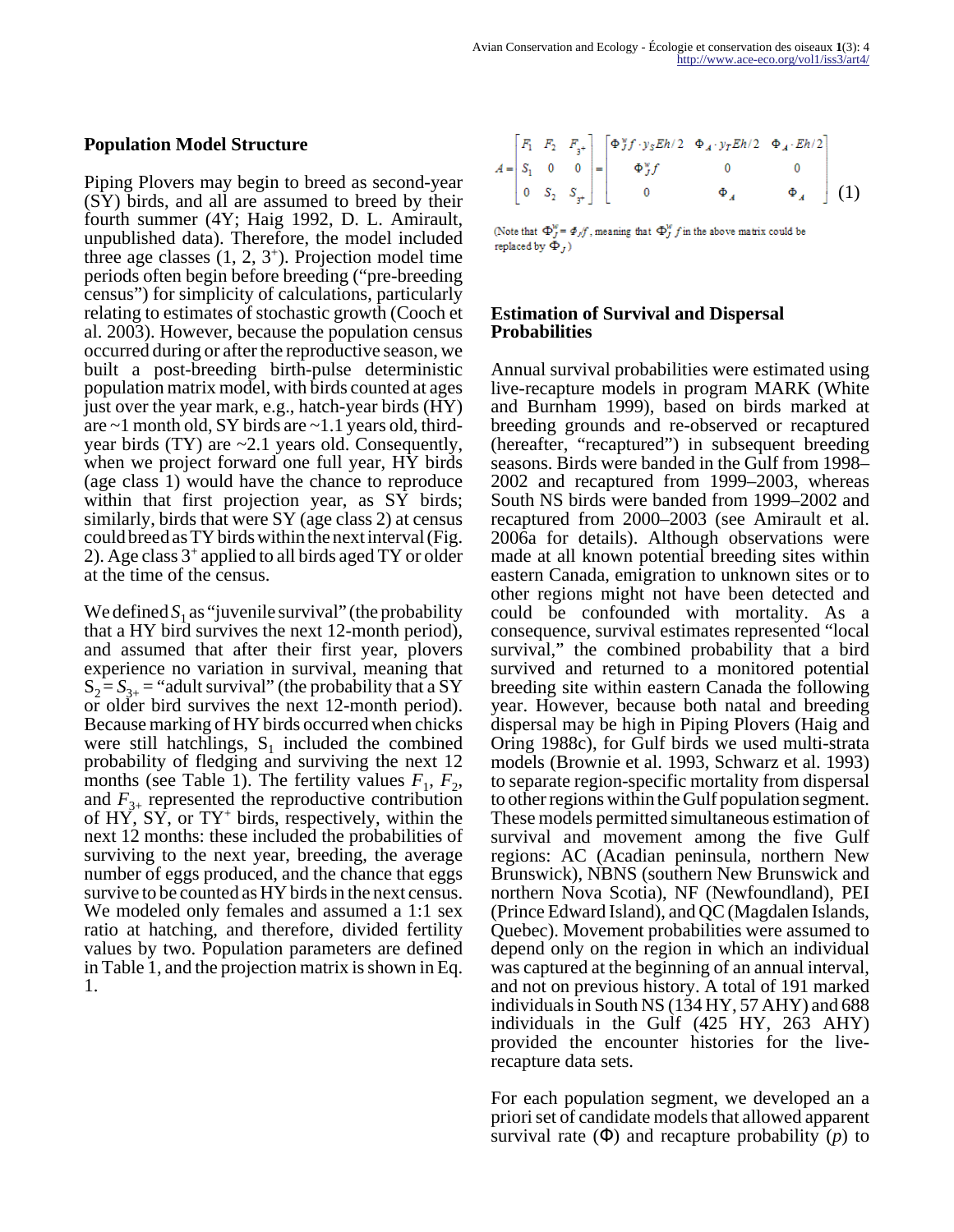Fig. 2. Post-breeding, birth-pulse life-cycle diagram for the Piping Plover, where  $S_i$  represents the probability that a bird of age class i survives the 12 months following census to age class  $i+1$ , and  $F_i$ represents the probability that a bird of age class i (HY, SY or TY+) survives to the following summer, recruits to the breeding population (as part of age class i+1), and breeds successfully (i.e., the number of female offspring per female parent).



vary with time  $(\Phi_p, p_t)$ , age group  $(\Phi_{a2}, p_{a2})$ : juveniles [banded as HY] vs. adults [banded as AHY]), or region  $(\Phi_r, p_r)$ . Similarly, movement probabilities within the Gulf ( $\psi$ ) could vary with time ( $\psi_t$ ), age group ( $\psi$ <sub>a2</sub>) or region of origin ( $\psi$ <sub>r</sub>). Each parameter could alternatively be constant across time, region, and age group  $(\Phi_1, p_1, \psi_1)$ , and interactive effects of time, age, and/or region were also modeled. Sexes were pooled, as preliminary analyses indicated no sex differences in survival or recapture probabilities for either segment.

We tested the fit of the most general model for each population segment  $({\Phi}_{a2*_{t}} \mathbf{p}_{a2*_{t}})$  for South NS, {Φ*a2\*t\*r* **p**a2\*t\*r Ψ*a2\*r*} for Gulf) using bootstrap goodness-of-fit tests (Efron 1979) implemented in MARK, to obtain a variance inflation factor c-hat (Lebreton et al. 1992). This value was used to correct for overdispersion in our data by adjusting the deviance in the calculation of each model's information-theory criterion  $(QAIC<sub>c</sub>: quasi$ likelihood Akaike Information Criterion, corrected for sample size; Burnham and Anderson 2002). We

used  $QAIC_c$  to select the best model (i.e., the smallest  $QAIC_c$  value) for parameter estimation, and  $QAIC_c$  weights  $(\omega QAIC_c)$  to evaluate importance of particular factors. We built a total of 29 models for the South NS data set, and 39 models for the Gulf.

#### **Estimation of Reproductive Parameters**

We defined recruitment rate (*y*) as the age-specific probability that a bird returned to a breeding beach and established a nest. Although some known-age birds (i.e., those banded as HY) were captured again as breeders, recapture probability (*p*) was often low (see Results) and, therefore, the ages of first recapture did not represent the actual age-specific recruitment rates. Instead, birds not seen again until their third or fourth year may actually have been breeding before first recapture. Using timeinvariant estimates of adult recapture probability for each population segment, we adjusted these proportions of age-at-first-recapture by the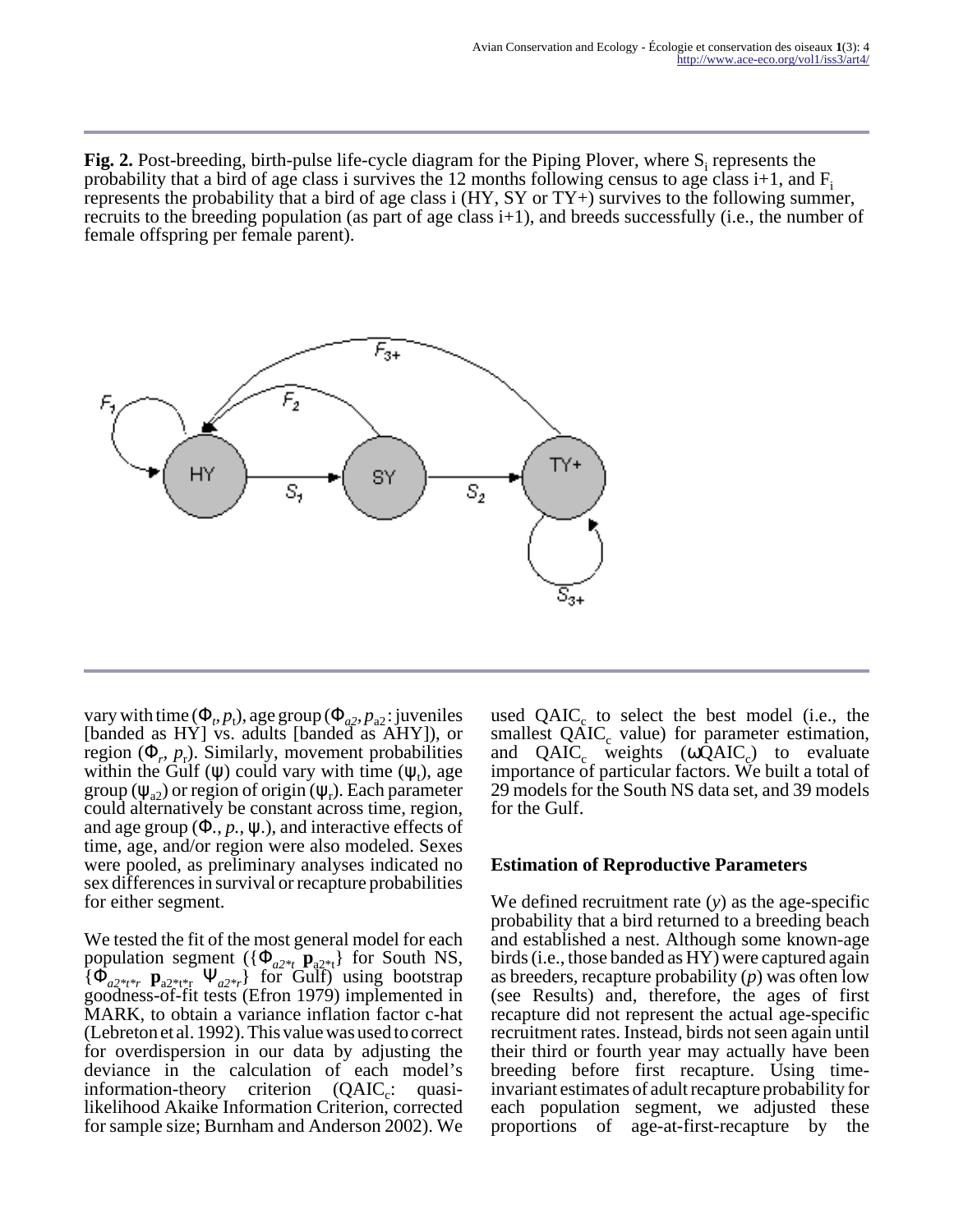| <b>Table 1.</b> Component parameters for the eastern Canada Piping Plover projection matrix model, and estimates |  |
|------------------------------------------------------------------------------------------------------------------|--|
| for each breeding population segment (South NS: southern Nova Scotia; Gulf: Gulf of St. Lawrence); see           |  |
| text for details of parameter estimation.                                                                        |  |
|                                                                                                                  |  |

| Parameter                       | <b>Notation</b>               | Definition                               | South NS | Gulf   |
|---------------------------------|-------------------------------|------------------------------------------|----------|--------|
| Adult survival                  | $\Phi_{A}$                    | $SY^+$ bird survival 1 yr after census   | 0.7324   | 0.7331 |
| Juvenile survival (from hatch)  | $\Phi_{I}$                    | HY bird survival 1 yr after census       | 0.3279   | 0.2395 |
| Fledging success                | $\mathcal{f}$                 | Probability hatchling survives to fledge | 0.6171   | 0.7014 |
| Juvenile survival (post-fledge) | $\Phi_{t}^{w} = \Phi_{t} / f$ | HY bird survival from fledge to 1 yr old | 0.5314   | 0.3415 |
| Second-year recruitment         | $y_{S}$                       | Probability that SY bird builds nest     | 0.8095   | 0.8504 |
| Third-year recruitment          | $y_T$                         | Probability that TY bird builds nest     | 0.9910   | 0.9823 |
| Number of eggs laid             | $\cal E$                      | Mean number eggs laid per nest           | 3.8065   | 3.9389 |
| Hatching success                | $\boldsymbol{h}$              | Probability that an egg hatches          | 0.4603   | 0.5120 |
|                                 |                               |                                          |          |        |

probability of having been present but not seen (i. e.,  $[1-p]$  for birds first seen as TY,  $[1-p]^2$  for birds first seen as 4Y) to obtain age-specific recruitment rates  $(y_S \text{ and } y_T \text{ for SY, TY, respectively})$  for each population segment. Given that most Piping Plovers breed as SY birds (Haig and Elliott-Smith 2004), we assumed all 4Y and older birds (age class 3<sup>+</sup>) to be breeders.

Beach census data were used to estimate nesting parameters, and parameters were estimated separately for each population segment. The average clutch size laid per female (*E*), was estimated as the mean number of eggs per nest, based on nest visits during incubation. Hatching probability (*h*) was calculated as the mean ratio between the number of eggs hatched and the number of eggs laid for all nests where both quantities were known. Similarly, fledging probability (*f*) was calculated as the mean ratio of the number of fledglings to the number of eggs hatched for all nests where both quantities were known. See Amirault (2005) for further details on beach census methods.

#### **Population Growth, Retrospective and Prospective Analyses**

Programs MATLAB 6.5 (MathWorks 2002) and ULM 4.0 (Legendre and Clobert 1995) were used to calculate the following information for each population segment based on Eq. 1: long-term expected growth rates  $(\lambda)$ ; sensitivities and elasticities of each matrix element and of each population parameter (absolute and proportional changes in  $\lambda$  resulting from changes in parameter values); stable age distributions (the expected proportion of the population belonging to each age class once the long-term growth rate  $\lambda$  is reached); and age-specific reproductive values (the relative contribution of each age class to the production of juveniles; Caswell 2001).

The short time period of data collection prevented separation of process error from observation error (Link and Nichols 1994, Gould and Nichols 1998) and thus the variance associated with parameter estimates reflected total error. Total variance was estimated directly in MARK for Φ, directly from the data for *E*, *h* and *f*, and indirectly for *y* from the formula (Lande 1988, Caswell 2001). Consequently, we modeled population dynamics both deterministically and stochastically, where deterministic  $\lambda$  ( $\lambda_d$ ) and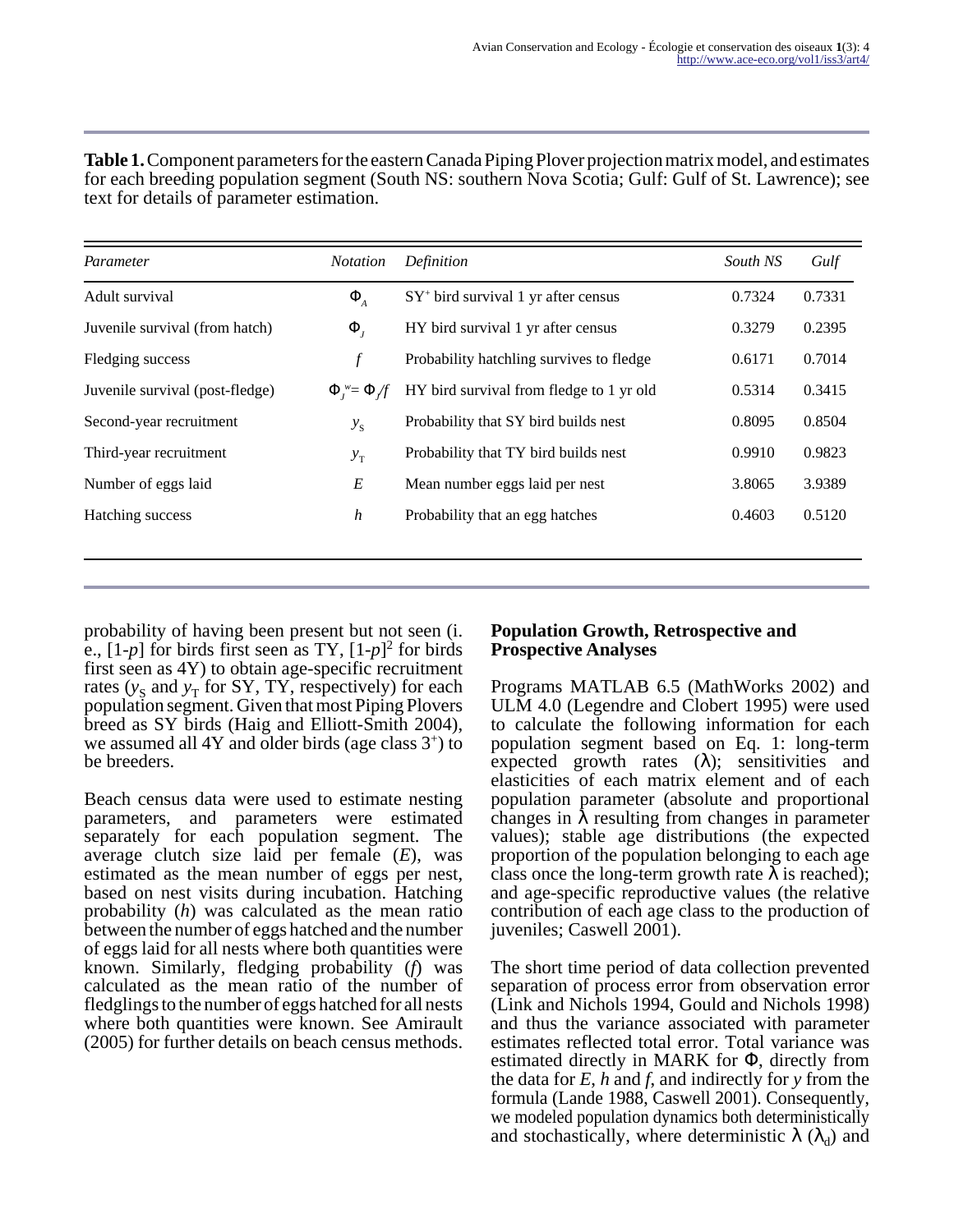stochastic  $\lambda$  ( $\lambda$ <sub>s</sub>) were taken to represent maximal and minimal possible values of  $\lambda$ , respectively (i.e., due to under- and over-estimation of process error; Caswell 2001). We estimated  $\lambda_s$  as the mean growth rate from 1000 Monte Carlo 50-year simulations in ULM, where the mean and total estimated variance for each parameter were used to define stochastic parameter distributions; all parameters were assigned beta distributions (values restricted to interval 0–1) with the exception of *E* (normal distribution). Nevertheless, we used  $\lambda_d$  and associated matrix characteristics for assessment of past population growth, differences between population segments, and vital rate perturbation analyses. Confidence limits on  $\lambda_d$  estimates were derived from a retrospective analysis of the contribution of individual parameter variation to past growth (Caswell 2000, 2001). This allowed separation of past vital rate variability from future sensitivity of  $\lambda$  to vital rates, a distinction that can be particularly important to future manipulation of vital rates (Cooch et al. 2001).

In order to compare the dynamics of the two regional population segments, we used a life table response experiment (Caswell 2001) to determine the relative contributions of each matrix element to the overall difference in  $\lambda_d$ . One matrix served as a control (Gulf) and one as a treatment (South NS) to contrast both the value difference and the sensitivity of each matrix element, based on an "averaged matrix" where all matrix element values were calculated as the mean of the corresponding values of the matrices being compared (i.e., the Gulf and South NS matrices; Caswell 2001). The resulting values indicated the absolute difference in magnitude between equivalent parameters in the two population segments, as well as their contributions (positive or negative) to the difference in estimated  $\lambda_{\rm d}.$ 

In the draft recovery strategy for Piping Plovers (Amirault 2006), provincial recovery goals were set in terms of the desired number of breeding pairs relative to abundance in the 2005 population estimate. For South NS (comprising ~80% of the total NS population), a ~126% increase in abundance (from 23 to 52 pairs) would be required to attain the stated recovery goal, and for the Gulf, a ~44% increase (from 190 to 273 pairs; Amirault 2006). Therefore, we determined the  $\lambda_d$  value required to reach these abundance goals within 5 or 10 years, and the parameter perturbations that would be necessary to reach these  $\lambda_{\rm d}$  values, assuming that parameter values could be altered instantaneously (i.e., without time delay for adjustment); see Appendix for calculation details.

## **RESULTS**

### **Parameter Estimates**

The bootstrap goodness-of-fit test for South NS mark-recapture models suggested a good fit of the most general model  $\{\Phi_{a2}^{\vee}\Psi_{a2}^{\vee}\}\$  to the data  $(c^2=1.038)$ . The weight of evidence (ωQAIC<sub>c</sub>=0.307) for the best-fit model  $\{\Phi_{a2} \mathbf{p}_1\}$  was more than double that of the next closest model, and pointed to agedependent survival and temporal variation in recapture probability (Table 2). Mean annual apparent survival probabilities for adults and juveniles were estimated from this model as Φ*A(South NS)* =0.7324 (SE=0.0665) and Φ*J(South NS)* =0.3279  $(SE=0.0624)$ , respectively.

The bootstrap test for multi-state mark-recapture models in the Gulf also suggested a good fit of the most general model {Φ*a2\*t\*r* **p**a2\*t\*r Ψ*a2\*r*} to the data  $(c^{\wedge}=1.058)$ . The best-fit model  $\{\Phi_{a2*t} \mathbf{p}_{a2*(AC,NF)}\}$  $_{\text{others}}$  Ψ<sub>*a2\*r*</sub>} had very strong support (ωQAIC<sub>c</sub>=0.982), and suggested age- and time-dependent survival, age- and region-specific recapture probability (with AC and NF differing from the other regions), and movement probabilities varying with age and region of origin (Table 2). Age-specific, time- and regioninvariant survival estimates  $(\Phi_{a2})$  were used for deterministic projections, giving Φ*A(Gulf)*=0.7331  $(SE=0.0381)$  and  $\Phi_{J(Gulf)} = 0.2395$  (SE=0.0376). A model allowing for age-group and regional variation in survival, recapture, and movement probabilities {Φ*a2\*r* **p**a2\*r Ψ*a2\*r*} received little support (ωQAICc  $< 0.001$ ).

The best-fit models with time-invariant recapture gave adult recapture probability estimates of 44% for South NS (model  $\{\Phi_{a2} \; \mathbf{p}\}\)$  and 55% for most of the Gulf (model {Φ*a2\*t pa2\*(AC,NF:others)* Ψ*a2\*r*}; but 23% for birds in AC and NF). Of all birds banded in their hatch year and subsequently recaptured, the proportions recaptured for the first time as SY, TY, and 4Y birds were 0.61, 0.32, and 0.07 for South NS, and 0.77, 0.09, and 0.14 for the Gulf, respectively. The age-specific recruitment rates (SY and  $TY^+$ ) estimated with the recapture probability adjustment, as well as estimates of the mean number of eggs laid and hatching and fledging probabilities, are shown in Table 1, and the resulting projection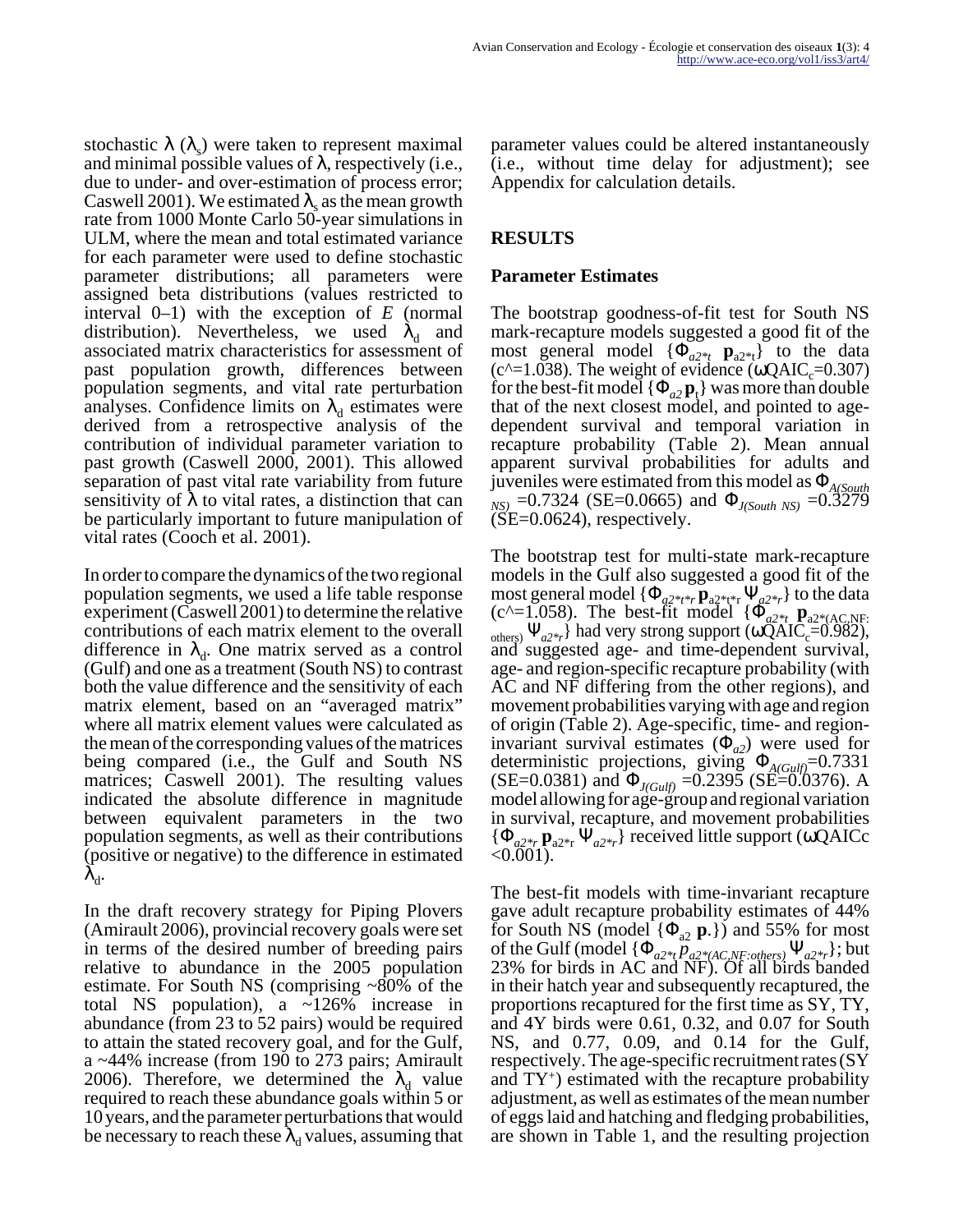**Table 2.** The five best-fit models and the most general model (in bold) representing apparent survival  $(\Phi)$ , recapture (p) and movement  $(\Psi)$ : Gulf only) probabilities for Piping Plovers nesting in southern Nova Scotia 1999 to 2002, and in the Gulf of St. Lawrence 1998–2002, as estimated with capture-recapture models in program MARK (multi-state models for the Gulf). Each model is shown with its deviance, number of parameters, difference in QAICc value from the best model (∆QAICc) and relative QAICc weight (ωQAICc), using overdispersion values of South NS c-hat  $= 1.038$  and Gulf c-hat  $= 1.058$ . Subscripts following the parameter indicate the variation: constant (.), timevariant (t), region-variant (r, where all regions differ, Gulf only), age-variant (a2, where juveniles take on adult rates after their first year), age-time interaction  $(a2*t)$ , age-region interaction  $(a2*r)$ , an additive age and time effect  $(a2+t)$ , or regionally grouped (e.g., AC,NF:others indicates that the Acadian peninsula and Newfoundland were constrained to be equal, whereas Nova Scotia/New Brunswick, PEI, and Quebec were all constrained to be equal to one another but different from Acadia and Newfoundland). Differential variation between adults and juveniles is indicated by subscripts A and J.

| Model                                                           | # Parameters   | Deviance | $\Delta QAIC_c$ | ω $QAICc$ |
|-----------------------------------------------------------------|----------------|----------|-----------------|-----------|
| <b>South NS</b>                                                 |                |          |                 |           |
| $\Phi_{a2}$ $\mathbf{p}_t$                                      | 6              | 38.33    | 0.00            | 0.307     |
| $\Phi_{a2}$ $\mathbf{p}_{a2+t}$                                 | 7              | 37.84    | 1.64            | 0.135     |
| $\Phi_{a2}$ $\mathbf{p}_{\text{AtJ}}$                           | $\overline{7}$ | 38.25    | 2.04            | 0.110     |
| $\Phi_{a2+t}$ <b>p</b> <sub>t</sub>                             | 8              | 36.26    | 2.26            | 0.099     |
| $\Phi_{a2}$ <b>p</b>                                            | 3              | 47.33    | 2.42            | 0.092     |
| $\Phi_{a2*_t} p_{a2*_t}$                                        | 14             | 33.96    | 13.26           | $0.001$   |
| Gulf                                                            |                |          |                 |           |
| $\Phi_{a2*_{t}} \mathbf{p}_{a2*(AC, NF:others)} \Psi_{a2*_{r}}$ | 54             | 254.46   | 0.00            | 0.982     |
| $\Phi_{a2*_t} \mathbf{p}_{a2*_t} \Psi_{a2*_t}$                  | 60             | 249.45   | 9.14            | 0.010     |
| $\Phi_{a2} \mathbf{p}_{a2*(AC,NF:others)} \Psi_{a2*r}$          | 46             | 282.73   | 9.79            | 0.007     |
| $\Phi_{a2} \mathbf{p}_{a2^{*}r} \Psi_{a2^{*}r}$                 | 52             | 276.14   | 17.01           | < 0.001   |
| $\Phi_{a2*_t} \mathbf{p}_{a2} \Psi_{a2*_t}$                     | 52             | 277.76   | 18.64           | < 0.001   |
| $\Phi_{a^{2**}} p_{a^{2**}} \Psi_{a^{2**}}$                     | 134            | 171.38   | 129.10          | $0.001$   |
|                                                                 |                |          |                 |           |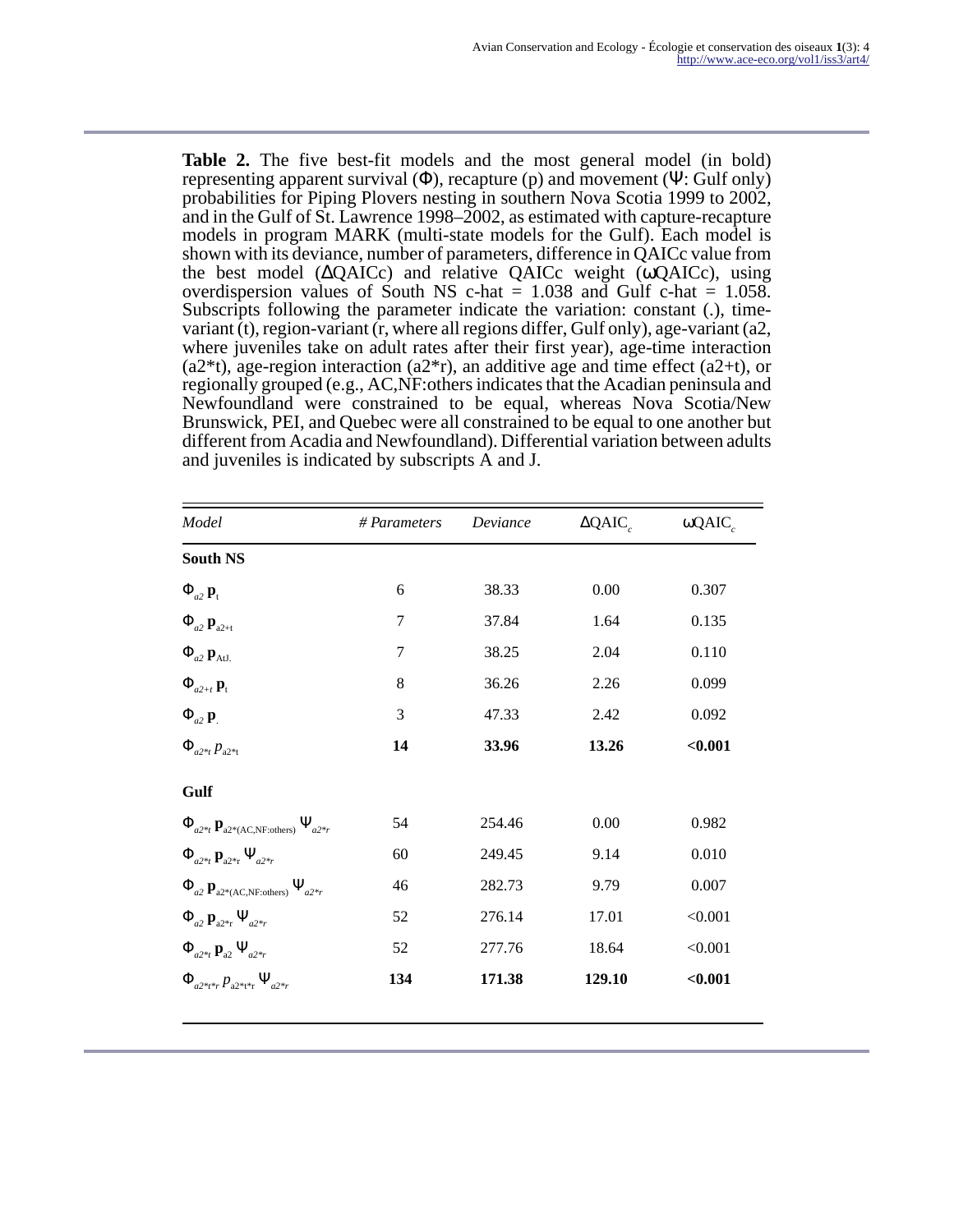matrices for each regional population segment are shown in Eqs. 2 and 3.

$$
A_{\text{SouthNS}} = \begin{bmatrix} 0.2325 & 0.6359 & 0.6416 \\ 0.3279 & 0 & 0 \\ 0 & 0.7324 & 0.7324 \end{bmatrix}
$$
 (2)

$$
A_{Gulf} = \begin{bmatrix} 0.2054 & 0.7261 & 0.7392 \\ 0.2395 & 0 & 0 \\ 0 & 0.7331 & 0.7331 \end{bmatrix}
$$
 (3)

### **Population Growth**

Estimated  $\lambda_d$ , stable age distributions and agespecific reproductive values from deterministic models for each population segment are shown in Table 3. These estimates suggested that Piping Plovers in the Gulf were decreasing at about 3.6%/ year ( $\lambda_d$  = 0.9651), and that South NS plovers were just maintaining stability in abundance  $(\lambda_d =$ 1.0043). The retrospective analysis (Caswell 2000, 2001, Cooch et al. 2001) indicated high variance in  $\lambda_d$  for both population segments, driven mainly by variation in adult apparent survival and hatching success (Table 4). Based on these values, the standard error on South NS  $\lambda_d$  was estimated at 0.1265, giving 95% confidence limits on  $\lambda_d$  = 1.0043 of (0.7563 to 1.2523); for the Gulf, the standard error was 0.0701, with 95% confidence limits on  $\lambda_d = 0.9651$  of (0.8277 to 1.1025). Therefore, although the point estimates of  $\lambda_d$ suggested a fairly large difference in deterministic growth between the two population segments, the confidence interval overlap showed that there is also a high probability that the long-term growth rates were not in fact different. Moreover, although the point estimates of  $λ$  suggested a discrepancy in population trends inferred from the census (growth between 1998–2003) and the models (long-term

decline), confidence intervals on  $\lambda_d$  included the census-derived estimates for both population segments.

Deterministic growth rates  $\lambda_d$  were viewed as the maximal potential rates, whereas stochastic rates were considered the lower limit, given that total variance (and not just process variance; Table 4) was used to estimate vital rate variability. Indeed, our estimates of stochastic growth rates ( $\lambda$ <sub>s</sub> = 0.9263 for South NS,  $\lambda_s = 0.8214$  for the Gulf) were substantially lower than  $\lambda_{d}$  although again consistent in the direction of differences between the two population segments. These estimates provide further support for long-term declines in Piping Plover abundance in both South NS and the Gulf.

For both population segments, stable age distributions were similar (close to 50% HY, less than 15% SY), and SY and  $TY^+$  birds contributed the most to reproductive value. In addition, elasticity estimates for both the Gulf and South NS suggest that, of all vital rates, adult apparent survival had proportionally a much stronger impact on  $\lambda_d$ than juvenile apparent survival or reproductive parameters, and that age-specific breeding probabilities had the least impact (Table 3).

The "life table response experiment" (Caswell  $2001$ ) suggested that, although  $F_2$  and  $F_3$  were higher in the Gulf than South NS, it was the higher  $S_1$ estimate in South NS that resulted in the greater  $\lambda$ estimate for that population segment (Fig. 3). Thus, if the Gulf population segment is indeed experiencing a more rapid decline than South NS, as suggested by our  $\lambda_d$  and  $\lambda_s$  estimates as well as by beach census numbers, important differences in juvenile apparent survival could explain most of this divergence in population trends.

There was evidence that neither population segment may yet have reached its long-term trajectory. Census counts (Amirault 2005) do not distinguish between SY and TY<sup>+</sup> Piping Plovers, but relative proportions of fledgling vs. adult birds from the population census and productivity estimates suggest that the proportion of HY birds in both regional population segments was variable from 1998–2003 and consistently lower than in the projected stable age distribution. In the Gulf, the proportion of fledglings at the end of the breeding season ranged between 0.311 and 0.400 (mean 0.355), below the 0.492 expected based on the long-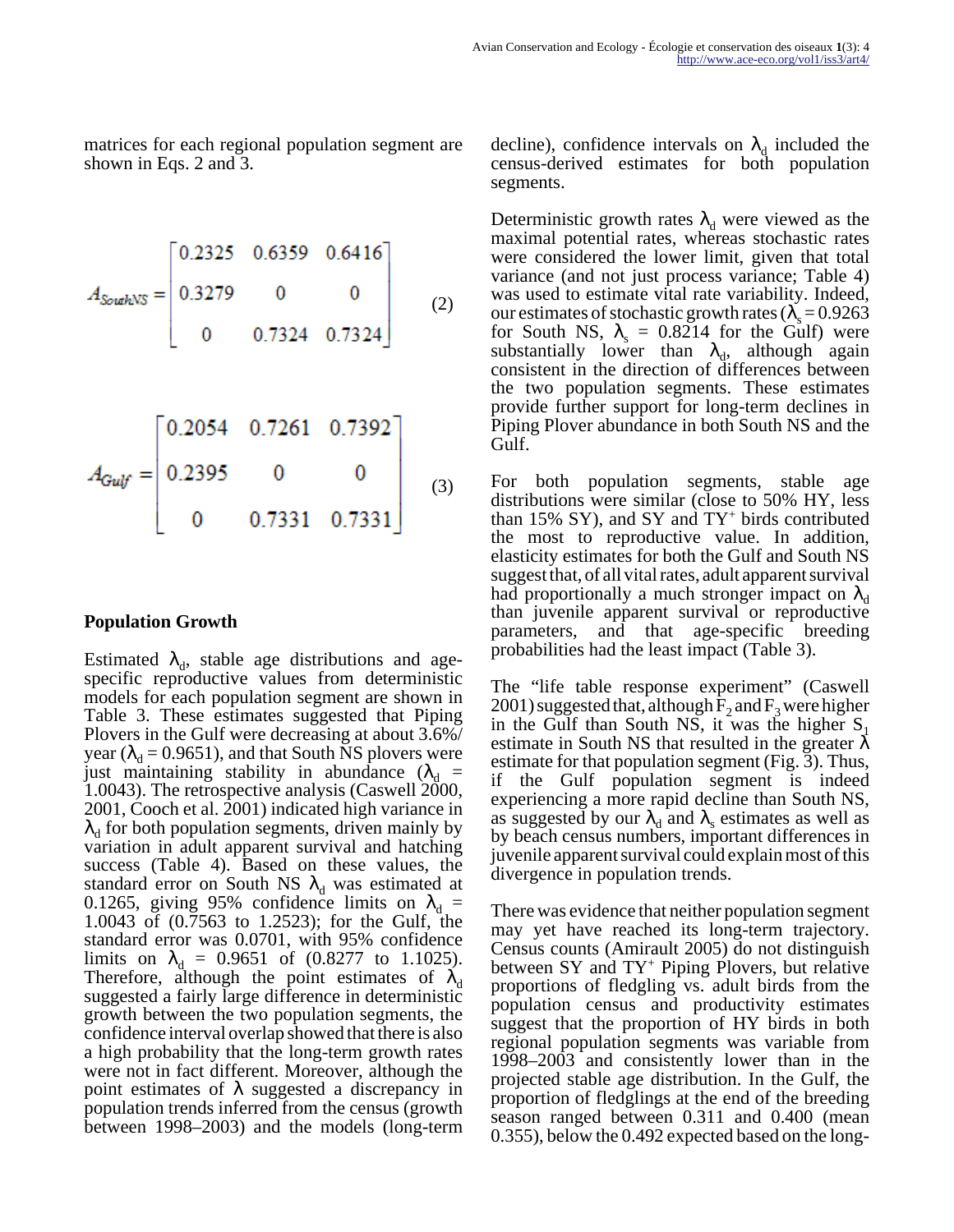|                                 |                                   | South NS ( $\lambda_d$ = 1.0043)<br>Gulf ( $\lambda_{\rm d} = 0.9651$ ) |                                   |                              |
|---------------------------------|-----------------------------------|-------------------------------------------------------------------------|-----------------------------------|------------------------------|
| Parameter                       | Sensitivity                       | Elasticity                                                              | Sensitivity                       | Elasticity                   |
| $\Phi_{A}$                      | 1.0140                            | 0.7398                                                                  | 1.0090                            | 0.7666                       |
| $\Phi_{I}$                      | 0.7970                            | 0.2602                                                                  | 0.9404                            | 0.2334                       |
| $\int$                          | 0.4235                            | 0.2602                                                                  | 0.3212                            | 0.2334                       |
| $\Phi_i^{\nu} = \Phi/f$         | 0.4918                            | 0.2602                                                                  | 0.6596                            | 0.2334                       |
| $y_{S}$                         | 0.0748                            | 0.0603                                                                  | 0.0564                            | 0.0497                       |
| $y_T$                           | 0.0545                            | 0.0538                                                                  | 0.0428                            | 0.0436                       |
| E                               | 0.0687                            | 0.2602                                                                  | 0.0572                            | 0.2334                       |
| h                               | 0.5678                            | 0.2602                                                                  | 0.4400                            | 0.2334                       |
| Age Class                       | Stable Age<br><b>Distribution</b> | Reproductive<br>Contribution                                            | Stable Age<br><b>Distribution</b> | Reproductive<br>Contribution |
| Hatch-year (HY)                 | 0.4533                            | 0.1750                                                                  | 0.4921                            | 0.1359                       |
| Second-year (SY)                | 0.1480                            | 0.4120                                                                  | 0.1221                            | 0.4311                       |
| Third-year or older<br>$(TY^+)$ | 0.3986                            | 0.4130                                                                  | 0.3858                            | 0.4330                       |
|                                 |                                   |                                                                         |                                   |                              |

**Table 3.** Deterministic growth rate estimates, stable age distribution, age-specific reproductive values, sensitivities, and elasticities for southern Nova Scotia and Gulf of St Lawrence population segments of Piping Plovers in eastern Canada, 1998–2003.

term growth rate  $\lambda_d$  (Table 3); similarly, the proportion of fledglings ranged from 0.315 to 0.429 (mean 0.369) in South NS, whereas a value of 0.453 was expected (Table 3). Given that  $\lambda$  represents the estimated long-term growth rate of a population once it has reached stable age distribution, these differences in age structure may explain the discrepancy between observed (census) population trends and expected growth from  $\lambda_d$  estimates. In particular, short-term projections (visualized in ULM) of annual changes in abundance starting from observed age distributions (i.e., observed HY proportions, with SY and TY+ proportions assumed proportional to stable distribution) suggested a temporary increase in abundance followed by longterm growth rate within ~3 years. Short-term growth before stabilizing at a lower long-term  $\lambda$  is consistent with transient dynamic expectations when the initial reproductive value is higher (i.e., fewer HY birds) than at stable age distribution (Koons et al. 2005).

#### **Recovery Goals and Parameter Perturbations**

Perturbation calculations were based upon deterministic matrices and estimates of  $\lambda_{d}$ , under the assumption that transient growth observed between 1998 and 2003 would soon be replaced by the long-term growth rate (see Discussion). For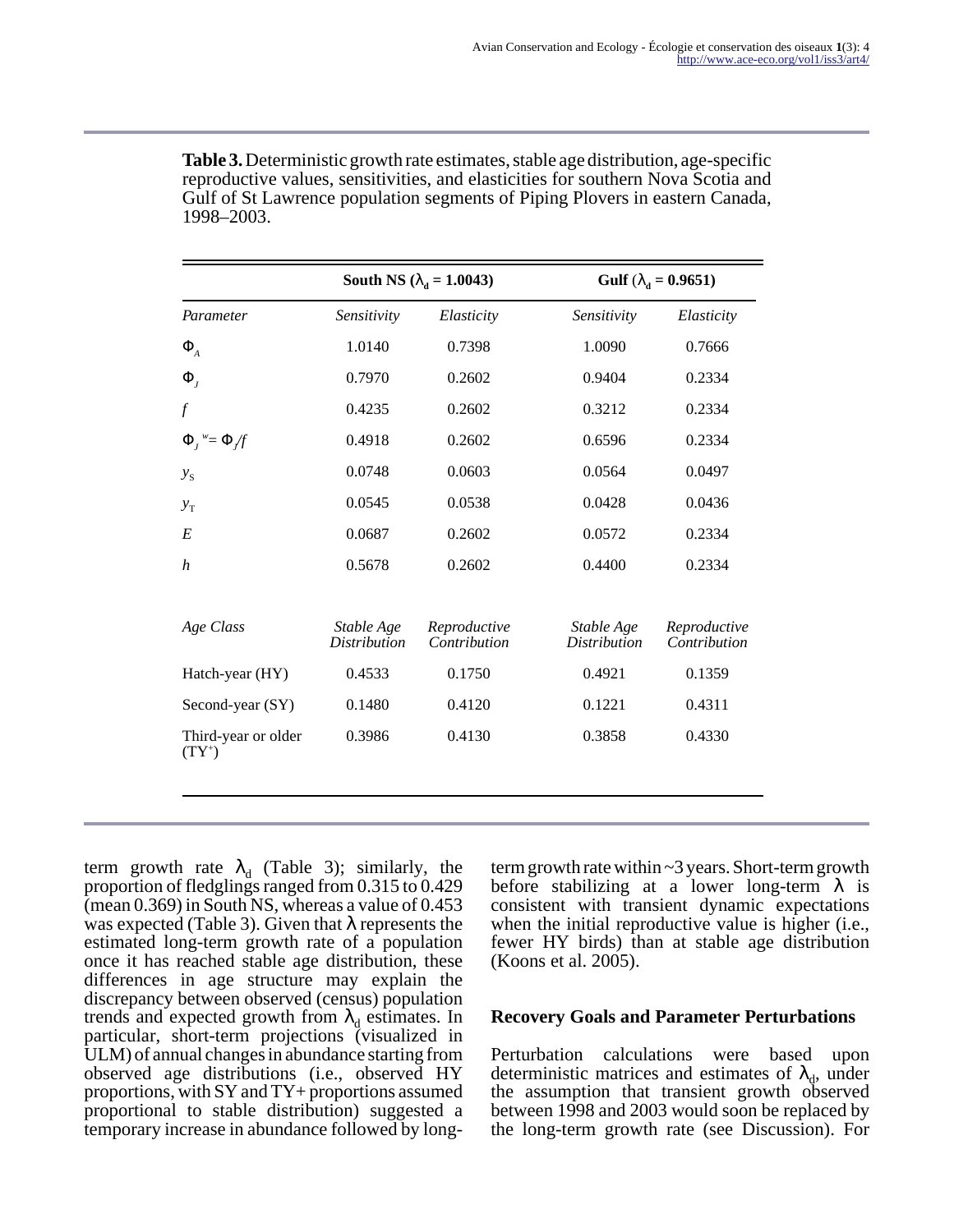| Parameter <sup>†</sup>   | Value  | $\cal N$   | Variance $V(x)$ | Sensitivity $(\delta \mathcal{N} \delta x)$ | Contribution to variance in $\lambda$ : $(\delta \lambda / \delta x)^2 * V(x)$ |
|--------------------------|--------|------------|-----------------|---------------------------------------------|--------------------------------------------------------------------------------|
| <b>South NS</b>          |        |            |                 |                                             |                                                                                |
| $\Phi_{\!{}_A}$          | 0.7324 | 57         | 0.0044          | 1.0140                                      | 0.0045                                                                         |
| $\Phi_{I}$               | 0.3279 | 134        | 0.0039          | 0.7970                                      | 0.0025                                                                         |
| $\mathcal{Y}_\mathrm{s}$ | 0.8095 | $28\,$     | 0.0055          | 0.0748                                      | < 0.0001                                                                       |
| $y_{\rm t}$              | 0.9910 | 28         | 0.0003          | 0.0545                                      | < 0.0001                                                                       |
| $\cal E$                 | 3.8065 | 93         | 0.3317          | 0.0687                                      | 0.0016                                                                         |
| $\boldsymbol{h}$         | 0.4603 | $\sqrt{5}$ | 0.0229          | 0.5678                                      | 0.0074                                                                         |
|                          |        |            |                 | Total $V(\lambda)$                          | 0.0160                                                                         |
| Gulf                     |        |            |                 |                                             |                                                                                |
| $\Phi_{\!{}_A}$          | 0.7331 | 208        | 0.0015          | 1.0090                                      | 0.0015                                                                         |
| $\Phi_{I}$               | 0.2395 | 425        | 0.0014          | 0.9404                                      | 0.0013                                                                         |
| $\mathcal{Y}_\mathrm{s}$ | 0.8504 | 22         | 0.0058          | 0.0564                                      | < 0.0001                                                                       |
| $y_{\rm t}$              | 0.9823 | 22         | 0.0008          | 0.0428                                      | < 0.0001                                                                       |
| $\cal E$                 | 3.9389 | 229        | 0.0840          | 0.0572                                      | 0.0003                                                                         |
| $\boldsymbol{h}$         | 0.5120 | $\sqrt{6}$ | 0.0098          | 0.4400                                      | 0.0019                                                                         |
|                          |        |            |                 | Total $V(\lambda)$                          | 0.0049                                                                         |

**Table 4.** Variance in deterministic growth rate  $(\lambda_d)$  for Piping Plovers in southern Nova Scotia and the Gulf of St Lawrence 1998–2003, based on variance and sensitivity of each population parameter.

 † Note that only the annual juvenile survival rate (i.e., the product of fledging success and overwinter survival) is included here, as we have a direct estimate of its variance and the elements of the product *f* and  $\Phi_J^{\ w}$  (i.e.,  $\Phi_J$ ) always appear together.

South NS, attaining the stated recovery goal would necessitate a ~126% increase in abundance from 2005 population counts, requiring a value of  $\lambda_d =$ 1.1771 for recovery in 5 years, or  $\lambda_d = 1.0850$  in 10 years (assuming an immediate change in growth rate). For the Gulf, the recovery goal demands a ~44% increase, requiring a value of  $\lambda_d = 1.0757$  for recovery in 5 years, or  $\lambda_d = 1.0371$  in 10 years (again assuming an immediate change in growth rate); vital rates would also have to increase in the Gulf just to attain stability ( $\lambda_d = 1$ ). Both population segments,

Ξ

however, demonstrate a high elasticity of  $\Phi_A$ , where the change in reproductive parameters required to attain long-term growth rates would be approximately threefold the change required in adult apparent survival. All perturbations required for stability or recovery are shown in Table 5.

If conservation efforts continued to target changes in productivity (i.e., fledglings/nest: *E\*h\*f* ), elasticity values suggest that the average South NS productivity observed from 1998–2003 (1.08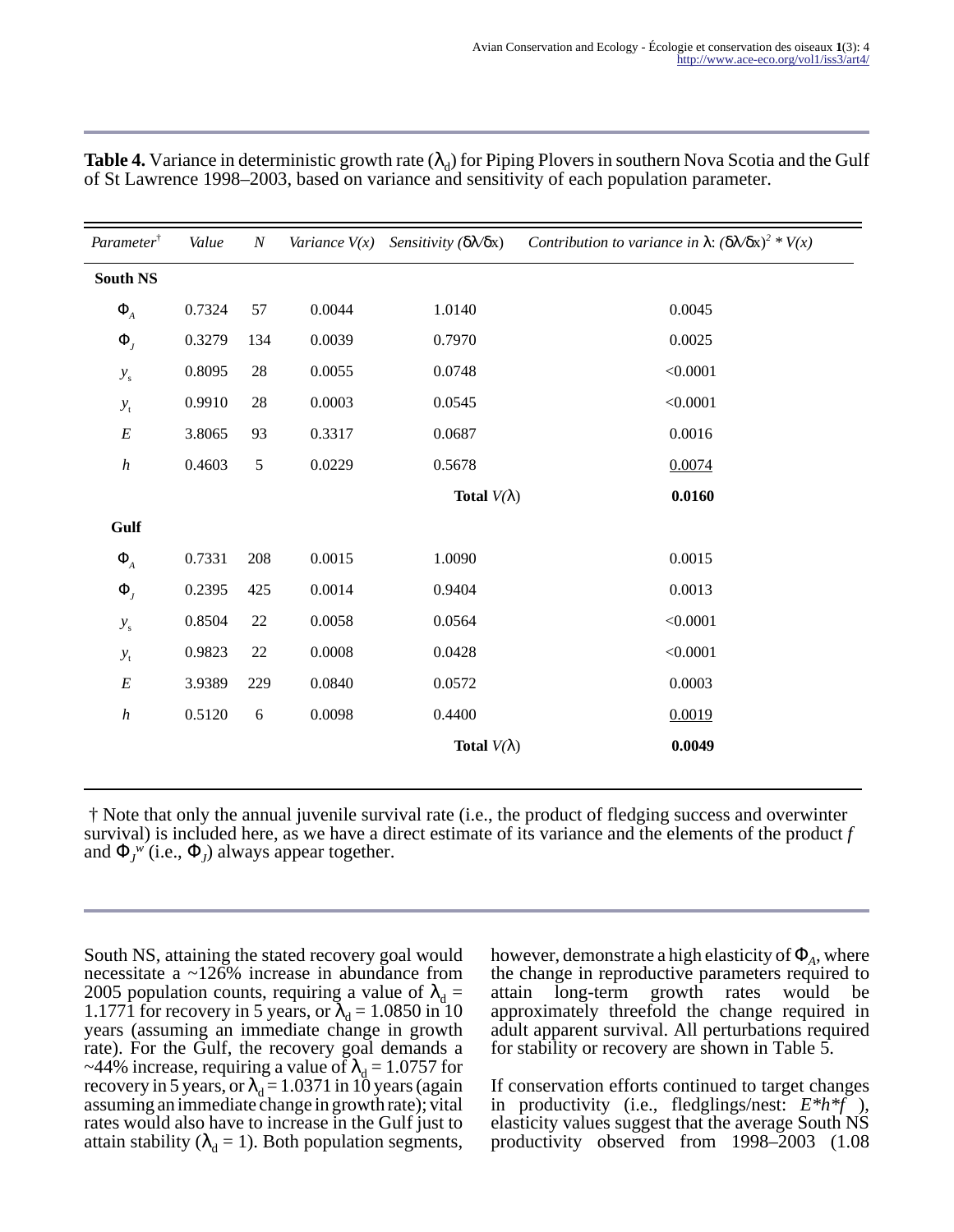**Fig. 3.** Difference in matrix element values (age-specific fertility F, and survival S) between the two regional eastern Canadian Piping Plover population segments (Gulf–South NS) between 1998 and 2003, and contribution of these differences to the difference in deterministic population growth rate ( $\lambda_d$  = 0.9651 for the Gulf,  $\lambda_d = 1.0043$  for South NS).



fledglings/nest) should be sufficient for maintenance of that population segment at current levels, whereas 1.41 fledglings/nest (a 30.9% increase; Table 5) would be needed to reach the recovery goal within 10 years (assuming no change in apparent survival rates). In order to maintain the Gulf population segment (where average productivity was 1.41 fledglings/nest from 1998–2003) at its current abundance (i.e.,  $\lambda_d = 1$ ), productivity would have to increase by 15.5% to 1.63 fledglings/nest; to reach the recovery goal within 10 years, 1.86 fledglings/ nest (a 32.0% increase) would be required; (Table 5). Most importantly, if any drop in current efforts to protect nesting beaches entailed a decline in productivity,  $\lambda_d$  would be substantially lower than currently observed and even more drastic parameter perturbations would be needed. For example, a 10% decline in productivity would result in  $\lambda_d = 0.978$ for South NS plovers and  $\lambda_d = 0.943$  in the Gulf, far below the growth rates required for recovery.

#### **DISCUSSION**

#### **Population Growth and Dynamics of Population Segments**

Parameter-specific sensitivities and elasticities provide a tool for identifying the vital rate changes that could bring about population recovery most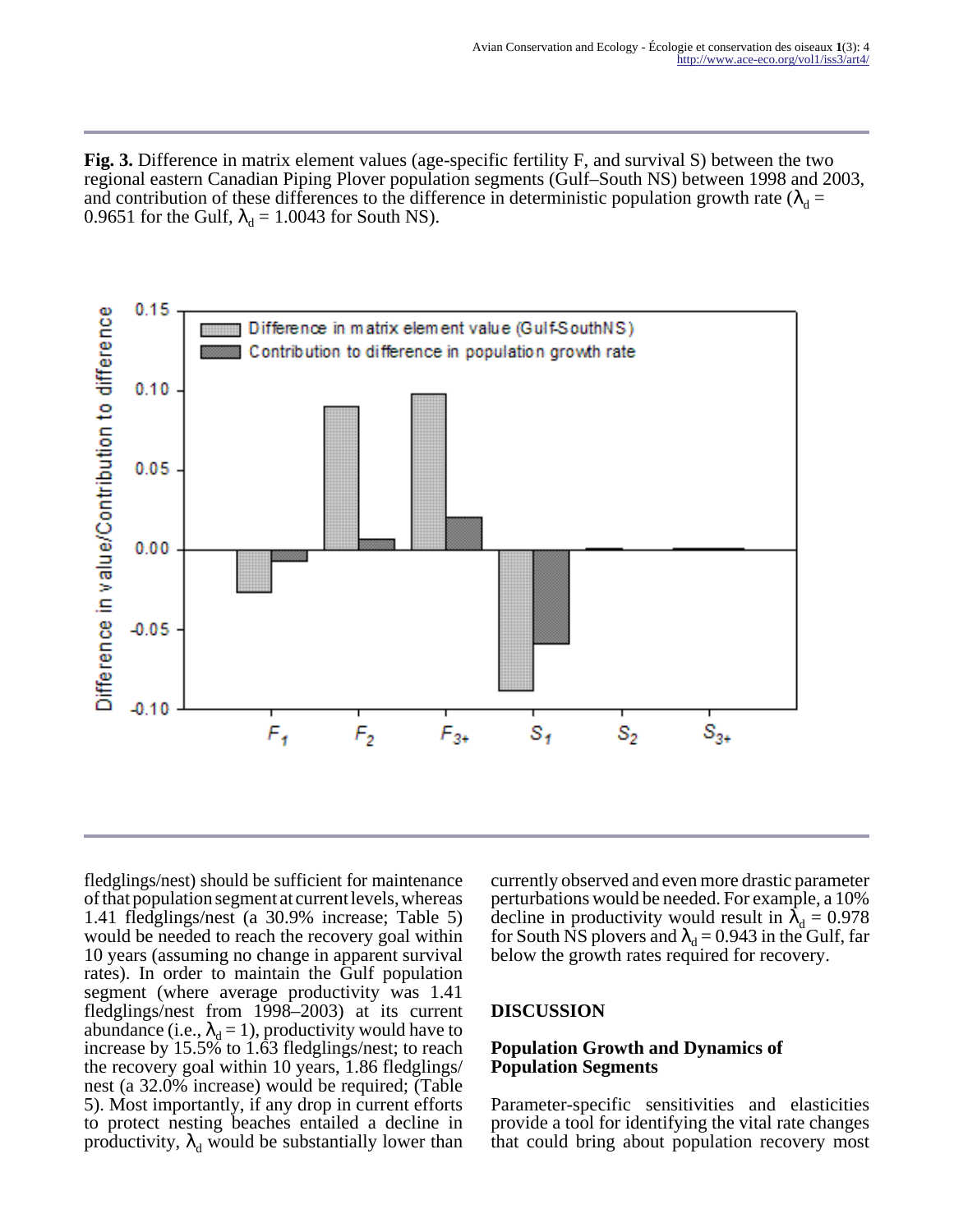**Table 5.** Individual parameter changes required to attain the recovery targets (Amirault 2006) for two Piping Plover population segments in eastern Canada within 5 or 10 years, based on vital rates and population growth estimated from 1998–2003. Target abundance for recovery is 52 pairs (i.e., a 126% increase from 23 pairs in 2005) for South NS (current growth rate estimated at  $\lambda_d$  = 1.0043), and 273 pairs (a 44% increase from 190 pairs in 2005) for Gulf Piping Plovers (current growth rate estimated at  $\lambda_d = 0.9651$ ). These parameter changes would be required immediately in order for the population to reach the target abundance within the stated time period, assuming current growth is accurately represented by  $\lambda_d$ . Required values that are not possible (i.e., probability of >1) are indicated as NA.

|                                                 |                                                       | Elasti-<br>city | Current<br>value | Change req- Value requ-<br>uired | ired        |
|-------------------------------------------------|-------------------------------------------------------|-----------------|------------------|----------------------------------|-------------|
| <b>South NS</b>                                 |                                                       |                 |                  |                                  |             |
| $\lambda_d$ = 1.1771 (recovery within 5 years)  |                                                       |                 |                  |                                  |             |
|                                                 | Adult survival $(\Phi_A)$ 0.7398                      |                 | 0.7324           | $+23.26%$                        | 0.9027      |
|                                                 | Juvenile post-fledge survival $(\Phi_j^{\nu})$ 0.2602 |                 | 0.5314           | $+66.13%$                        | 0.8828      |
|                                                 | Hatching success $(h)$ 0.2602                         |                 | 0.4603           | $+66.13%$                        | 0.7647      |
|                                                 | Fledging success $(f)$ 0.2602                         |                 | 0.6171           | $+66.13%$                        | $NA$ (>1.0) |
| $\lambda_d$ = 1.0850 (recovery within 10 years) |                                                       |                 |                  |                                  |             |
|                                                 | Adult survival $(\Phi_A)$ 0.7398                      |                 | 0.7324           | $+10.86%$                        | 0.8120      |
|                                                 | Juvenile post-fledge survival $(\Phi_l^{\nu})$ 0.2602 |                 | 0.5314           | $+30.88%$                        | 0.6955      |
|                                                 | Hatching success $(h)$ 0.2602                         |                 | 0.4603           | $+30.88%$                        | 0.6024      |
|                                                 | Fledging success $(f)$ 0.2602                         |                 | 0.6171           | $+30.88%$                        | 0.8077      |
| Gulf                                            |                                                       |                 |                  |                                  |             |
| $\lambda_d = 1$ (stability near current size)   |                                                       |                 |                  |                                  |             |
|                                                 | Adult survival $(\Phi_{A})$ 0.7666                    |                 | 0.7331           | $+4.72%$                         | 0.7677      |
|                                                 | Juvenile post-fledge survival $(\Phi_i^{\nu})$ 0.2334 |                 | 0.3415           | $+15.49%$                        | 0.3944      |
|                                                 | Hatching success $(h)$ 0.2334                         |                 | 0.5120           | $+15.49%$                        | 0.5913      |
|                                                 | Fledging success $(f)$ 0.2334                         |                 | 0.7014           | $+15.49%$                        | 0.8100      |
| $\lambda_d$ = 1.0757 (recovery within 5 years)  |                                                       |                 |                  |                                  |             |
|                                                 | Adult survival $(\Phi_{A})$ 0.7666                    |                 | 0.7331           | $+14.95%$                        | 0.8427      |
|                                                 | Juvenile post-fledge survival $(\Phi_l^{\nu})$ 0.2334 |                 | 0.3415           | $+49.10%$                        | 0.5092      |
|                                                 | Hatching success $(h)$ 0.2334                         |                 | 0.5120           | $+49.10%$                        | 0.7634      |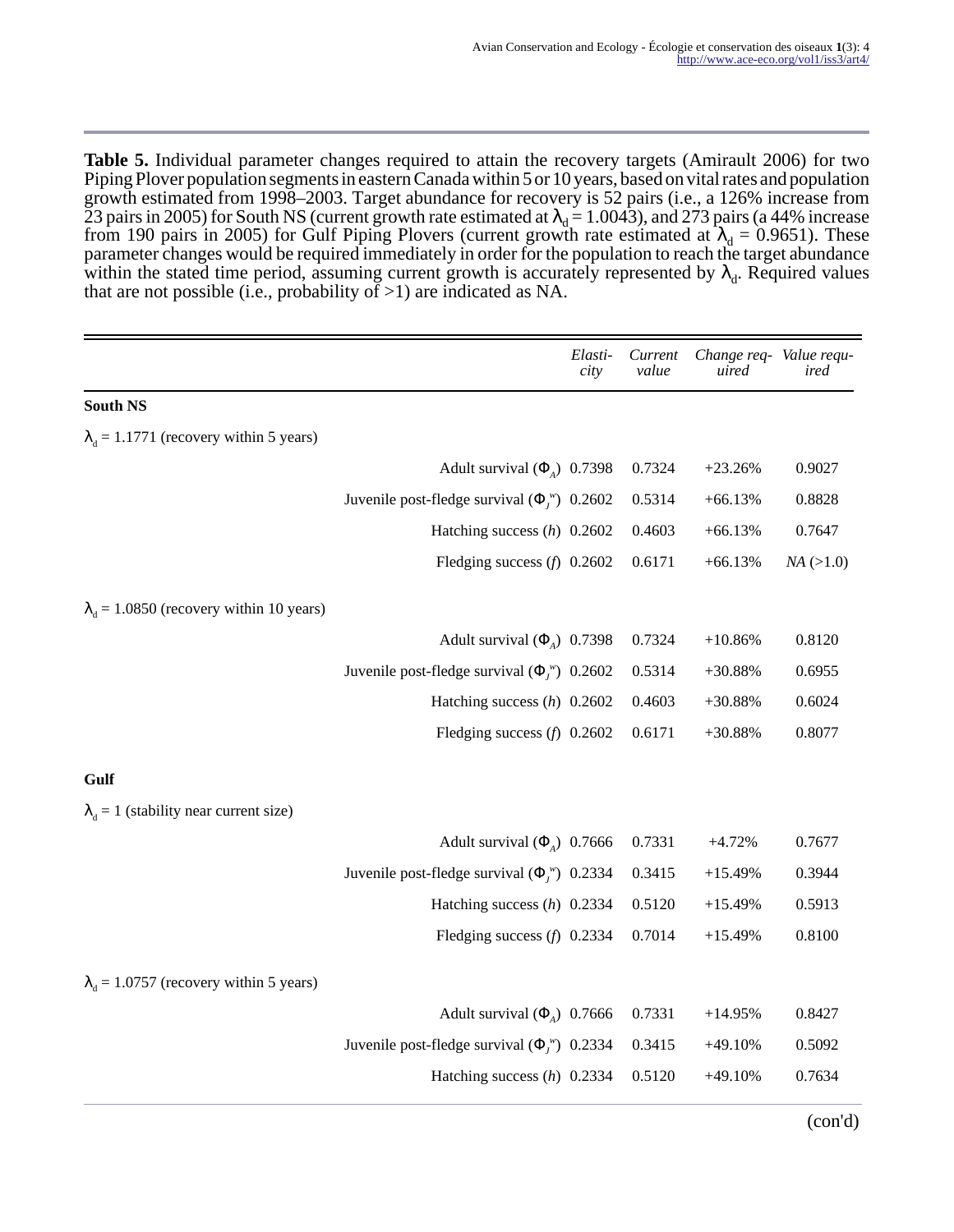|                                                   | Fledging success $(f)$ 0.2334                         | 0.7014 | $+49.10%$ | $NA$ (>1.0) |
|---------------------------------------------------|-------------------------------------------------------|--------|-----------|-------------|
| $\lambda_{A} = 1.0371$ (recovery within 10 years) |                                                       |        |           |             |
|                                                   | Adult survival $(\Phi_{\lambda})$ 0.7666              | 0.7331 | $+9.73%$  | 0.8044      |
|                                                   | Juvenile post-fledge survival $(\Phi_i^{\nu})$ 0.2334 | 0.3415 | $+31.96%$ | 0.4507      |
|                                                   | Hatching success $(h)$ 0.2334                         | 0.5120 | $+31.96%$ | 0.6757      |
|                                                   | Fledging success $(f)$ 0.2334                         | 0.7014 | $+31.96%$ | 0.9256      |
|                                                   |                                                       |        |           |             |
|                                                   |                                                       |        |           |             |

efficiently. For both population segments of Piping Plover in eastern Canada, adult survival had a much higher elasticity than juvenile survival or reproductive parameters, as is common for many migratory birds (Saether and Bakke 2000) and consistent with other Piping Plover populations (Ryan et al. 1993, Plissner and Haig 2000, Wemmer et al. 2001). Despite very similar elasticities, however, the two population segments may be experiencing different dynamics. The census data suggest that transient dynamics between 1998 and 2003 resulted in greater growth in the South NS population segment than in the Gulf ( $\lambda$  = 1.0584 vs.  $\lambda$  = 1.0276, assuming exponential growth), a difference consistent in direction and magnitude with both deterministic and stochastic projectionmodel long-term  $\lambda$  estimates for the same time period (i.e., more rapid decline in the Gulf than in South NS). However, high inter-annual variability in vital rates resulted in overlapping confidence intervals on  $\lambda_d$  estimates between population segments, and  $\lambda_s$  estimates suggested strong declines in both areas; thus we cannot confidently conclude any differences between the two segments.

Our estimates of annual adult apparent survival probability for both the Gulf (0.7324) and South NS (0.7331) population segments agreed very closely with a rate estimated for Piping Plovers breeding in the Atlantic U.S. (0.738; Plissner and Haig 2000). In contrast, although our South NS estimate of juvenile apparent post-fledging survival (0.5314) was higher than for U.S. Atlantic Piping Plovers (0.484; Plissner and Haig 2000), our much lower Gulf estimate (0.3415) more closely matched Great Plains and Great Lakes populations (0.318 and 0.31, respectively; Larson et al. 2000, Wemmer et al.

2001). Thus, although adult survival had the greatest proportional impact on population growth, the potential difference in regional  $\lambda$  was largely driven by juvenile post-fledging survival estimates.

Juvenile survival in the Gulf could have been underestimated as a result of low resighting effort in the more remote regions (the Acadian peninsula and Newfoundland; D. L. Amirault, personal observation); indeed, we estimated recapture probability to be substantially lower in these areas (26%) than in the rest of the Gulf (55%). However, mark-recapture models account for recapture probability as part of survival and dispersal estimation (White and Burnham 1999) so survival estimates should be unbiased regionally. Natal dispersal away from censused beaches could also result in underestimation of juvenile survival. Longdistance dispersal has been occasionally observed in other Piping Plover populations (e.g., Haig and Oring 1988b, Haig 1992), so natal dispersal observed among regions within the Gulf could also extend to outside areas (Greenwood and Harvey 1982). In particular, deterioration of nesting habitat can decrease philopatry to a natal area (Wiens and Cuthbert 1988, Paton and Edwards 1996, Haig and Oring 1988c), and many eastern Canadian nesting beaches are under threat from human development and disturbance (Amirault 2005). Nevertheless, dispersal of Piping Plovers is often localized (Haig and Oring 1988a,c, Wiens and Cuthbert 1988, Plissner and Haig 2000), and there is only one recorded case of a marked Canadian bird returning to breed in the U.S. (D. L. Amirault, unpublished data). Thus, even some degree of undetected emigration seems unlikely to be great enough alone to cause such low juvenile survival estimates in the Gulf.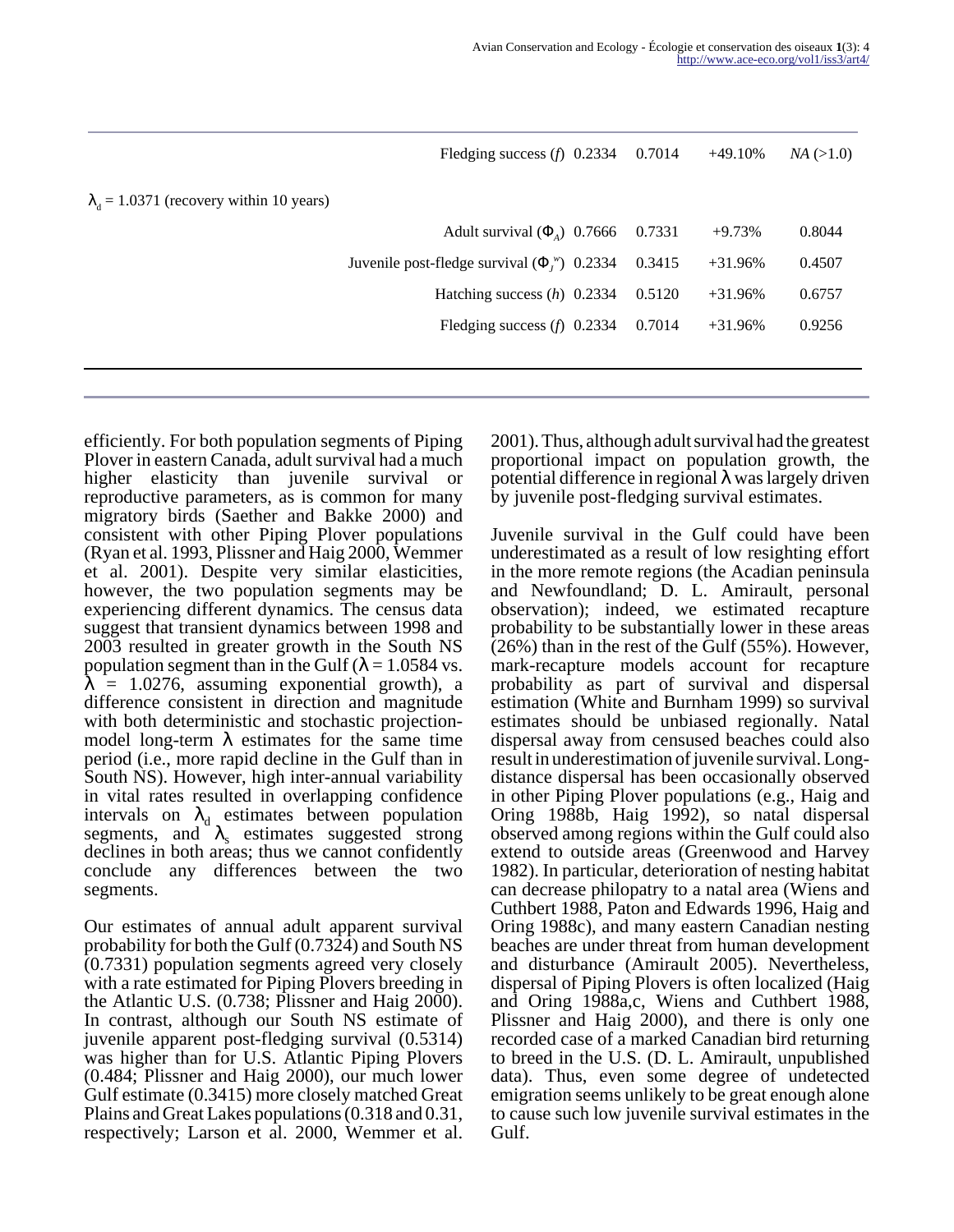The difference in estimates of juvenile apparent survival may, therefore, reflect a real threat posed to juvenile Piping Plovers from the Gulf region during one or more portions of their migratory life cycle. For instance, regular dispersal among breeding sites within the Gulf might itself have lowered juvenile survival if dispersers were at a competitive disadvantage when settling at a new breeding site, or if they failed to nest and, therefore, were not detected as breeders. Alternatively, negative effects of individual leg-bands could have contributed to juvenile mortality (Amirault et al. 2006b), although the same banding protocol was followed in both South NS and the Gulf (Amirault et al. 2006a). Lastly but most critically, we know little about the non-breeding habits of Piping Plovers or any particular dangers faced by Gulf juveniles during migration or overwintering that might reduce their survival (e.g., Goss-Custard et al. 1995, Drake et al. 2001, Haig et al. 2005). Until more is understood about the threats to Piping Plovers during the non-breeding majority of the year, we cannot fully discriminate among these explanations for low apparent juvenile survival in the Gulf.

#### **Uncertainty Surrounding Current Population Trajectory**

Incorporation of parameter variance will always give a more realistic representation of population dynamics because virtually all ecological processes are stochastic (Boyce 1992), but stochastic models are most useful if variance terms can be estimated. Given the short time span over which we calculated vital rates, we were unable to separate sampling variance from biologically relevant process variance such as inter-annual fluctuation in vital rates (Link and Nichols 1994, Gould and Nichols 1998). We nonetheless estimated stochastic  $\lambda$  based on this total variance, taking  $\lambda_s$  as the minimal possible growth rate (process variance overestimated), and  $\lambda_d$  as the maximal value (process variance underestimated; Caswell 2001), and the large gap between the two estimates further illustrated our uncertainty in population trajectory. Consequently, differences between observed census trends and model projections may in part reflect unknown process error associated with vital rates for both Piping Plover population segments (as supported by the inclusion of census-derived growth rates within  $\lambda_d$  confidence intervals), and suggest the need for vital rate estimation over longer time periods.

An even more important contributor to the census vs. model discrepancy, however, was the pattern of transient dynamics exhibited by the population over the period of study. Long-term growth rate  $\lambda$ characterizes the expected rate of change for a population at stable age distribution, but until that distribution is reached the rate can greatly differ from  $\lambda$  (Taylor 1995, Caswell 2001, Koons et al. 2005). From 1998–2003, fewer HY plovers were observed during the annual productivity census on breeding grounds than expected at stable distribution. This brought a temporary rate of growth higher than  $\lambda$  because of the greater relative reproductive contribution of AHY birds than HY birds, reflected in the increase in abundance observed on census counts and contrasting decline projected by  $\lambda$  estimates. Transient dynamics not only alter population trajectory in the short term, but also influence vital rate sensitivities (Koons et al. 2005), effectiveness of management strategies (Fefferman and Reed 2006), and overall abundance (Koons et al. 2006). However, despite this shortterm transient growth, we felt justified in using longterm  $\lambda$  estimates throughout our analyses, as the short generation times of Piping Plovers and the relatively minor divergence from stable age structure should minimize the overall effects of transient population dynamics (Koons et al. 2006). Indeed, the sharp decline in abundance already observed in 2004–2005 in both regions supports this projection of transitory growth between 1998 and 2003, followed by a decline in the long term in both population segments.

## **Perturbations and Population Recovery**

Historically, improvement of reproductive success has been the focus of most Piping Plover conservation efforts (e.g., Wemmer et al. 2001, Larson et al. 2003), because productivity may vary greatly with environmental conditions (Amirault 2006). Our estimates of mean productivity for both the Gulf (1.41 fledglings/nest) and South NS (1.08) fell within the range suggested by other studies (e. g., Burger 1987, Prindiville-Gaines and Ryan 1988, Plissner and Haig 2000), although South NS was at the lower end, and annual productivity varied in both population segments. Because of low elasticities, relatively major increases in reproductive parameters would be necessary to return eastern Canada Piping Plovers to desired levels, and recovery may be most feasible if several vital rates are improved simultaneously. In particular, the high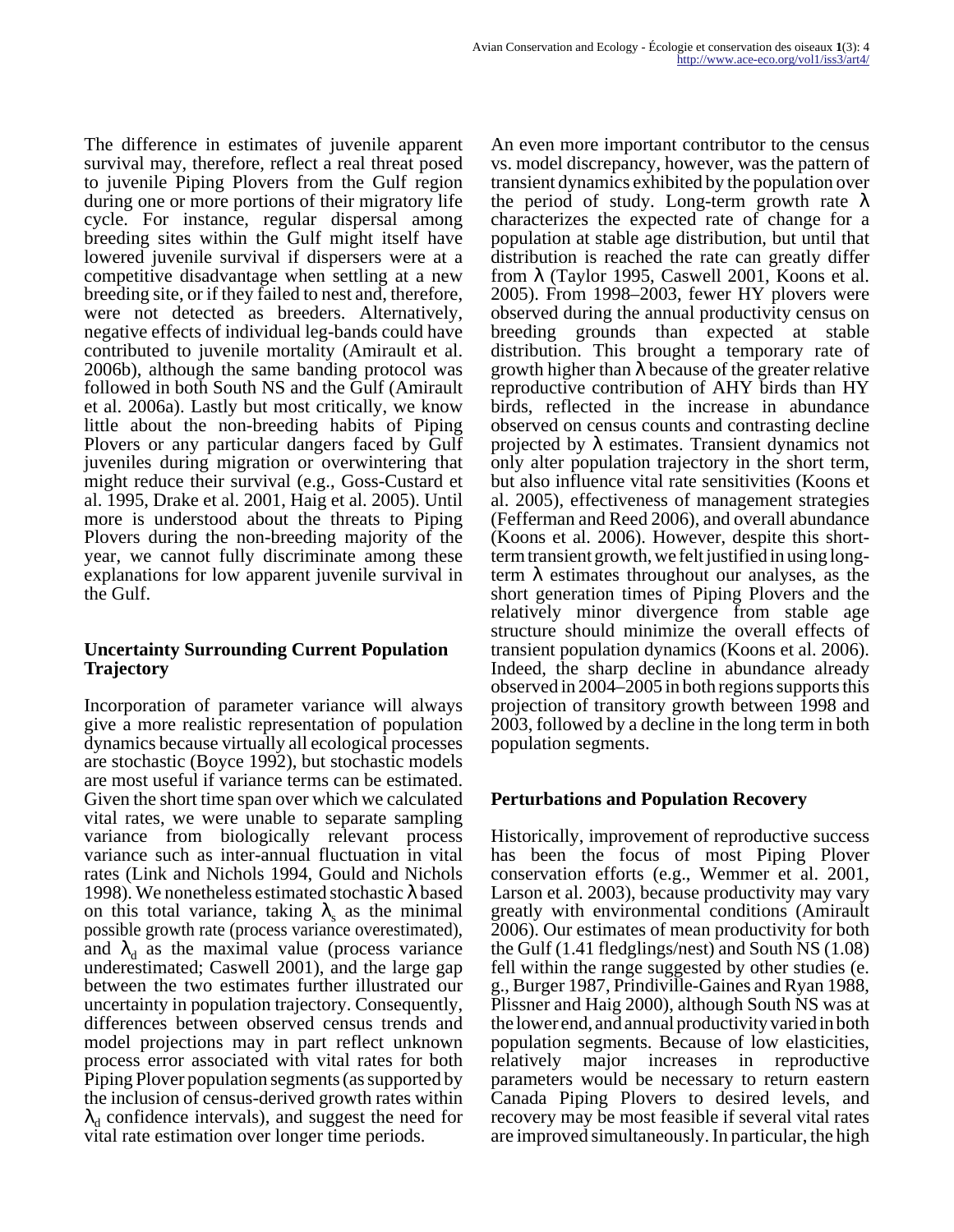elasticity of adult survivorship makes it an important demographic variable to target in conservation efforts. However, adult survival may not actually be a very flexible parameter, as sensitivity is not always related to variability (Morris and Doak 2004) and adult survival for eastern Canadian birds was very similar to that of U.S. Atlantic birds whose population is steadily growing (Haig et al. 2005). Nonetheless, little is known about Piping Plovers during migration or on wintering grounds, and potentially high winter site fidelity further suggests that reduction of adult mortality year round should be a priority for managers (Root et al. 1992, Drake et al. 2001, Haig et al. 2005).

Although eastern Canadian Piping Plovers may be currently experiencing short-term transient growth, we based our projections on deterministic long-term λ values and associated elasticities for use in these perturbation scenarios. Annual population projections suggested that current age distribution could be replaced by the stable age distribution and long-term growth rate within a few years, and census observations indicated that the projected decline may have begun shortly after the time period used for modeling. Moreover, abundance for both population segments remains well below recovery targets, and thus we felt that planning of future conservation efforts should rely upon the more conservative projections of population trajectory (long-term decline suggested by  $\lambda$  estimates) which now appears to have begun (since 2004), instead of the potentially misleading temporary growth demonstrated in census numbers between 1998– 2003.

# **CONCLUSIONS**

Identification of the links between habitat and population vital rates is crucial to the protection of critically small populations (Root 1998). For eastern Canadian Piping Plovers, reduced productivity in South NS and extremely low post-fledge survival of juveniles in the Gulf may be a reflection of anthropogenic habitat disturbance at nesting beaches (Patterson et al. 1991, Haig 1992, Melvin and Hecht 1994). However, important habitats throughout the entire annual migratory cycle must be considered comprehensively (Esler 2000, Webster et al. 2002), as even small declines in adult survival could have a much greater impact on  $\lambda$  than equivalent increases in productivity, and nonbreeding conditions may affect fitness in subsequent seasons (Marra et al. 1998, Bearhop et al. 2004, Norris et al. 2004). Thus, although protection of breeding areas may significantly improve reproductive success and site fidelity (Wiens and Cuthbert 1988, Paton and Edwards 1996, Haig and Oring 1988c), this should not be the only focus of conservation efforts (e.g., Crowder et al. 1994, Cuthbert et al. 2001). Indeed, extensive efforts to protect nesting areas for this population (Amirault 2006) were insufficient to prevent sharp declines observed in 2004 and 2005.

Both population segments of eastern Canadian Piping Plover remain well below recovery targets, and much uncertainty exists regarding vital rates and expected population trajectories. Therefore, we suggest three principal directions for their conservation and recovery. First, current protection of nesting beaches should be maintained, given that productivity is low and reproductive parameters may be relatively flexible vital rates. Second, shortterm viability requires an understanding of threats to both adult and juvenile survival during nonbreeding seasons, and therefore, more research effort must be directed toward this end. Third, longterm sustainability necessitates a quantification of the effectiveness of specific habitat-related conservation actions in increasing population vital rates at nesting, migration and wintering sites. Such measures could be implemented immediately, and continually assessed to monitor their effects. More broadly, our study demonstrates some of the particular challenges of assessing the status and conservation needs of endangered populations, as well as the value of comprehensive monitoring of each phase of the annual cycle of long-distance migrants.

*Responses to this article can be read online at: <http://www.ace-eco.org/vol1/iss3/art4/responses/>*

#### **Acknowledgments:**

*We wish to thank the Piping Plover Recovery Team and Working Group for supporting this research program. Staff of the Piper Project, Irving Ecocentre - La Dune de Bouctouche, Canadian Parks and Wilderness Society, Island Nature Trust, Attention FragÎles, Nova Scotia Department of Natural Resources, Kejimkujik National Park Seaside*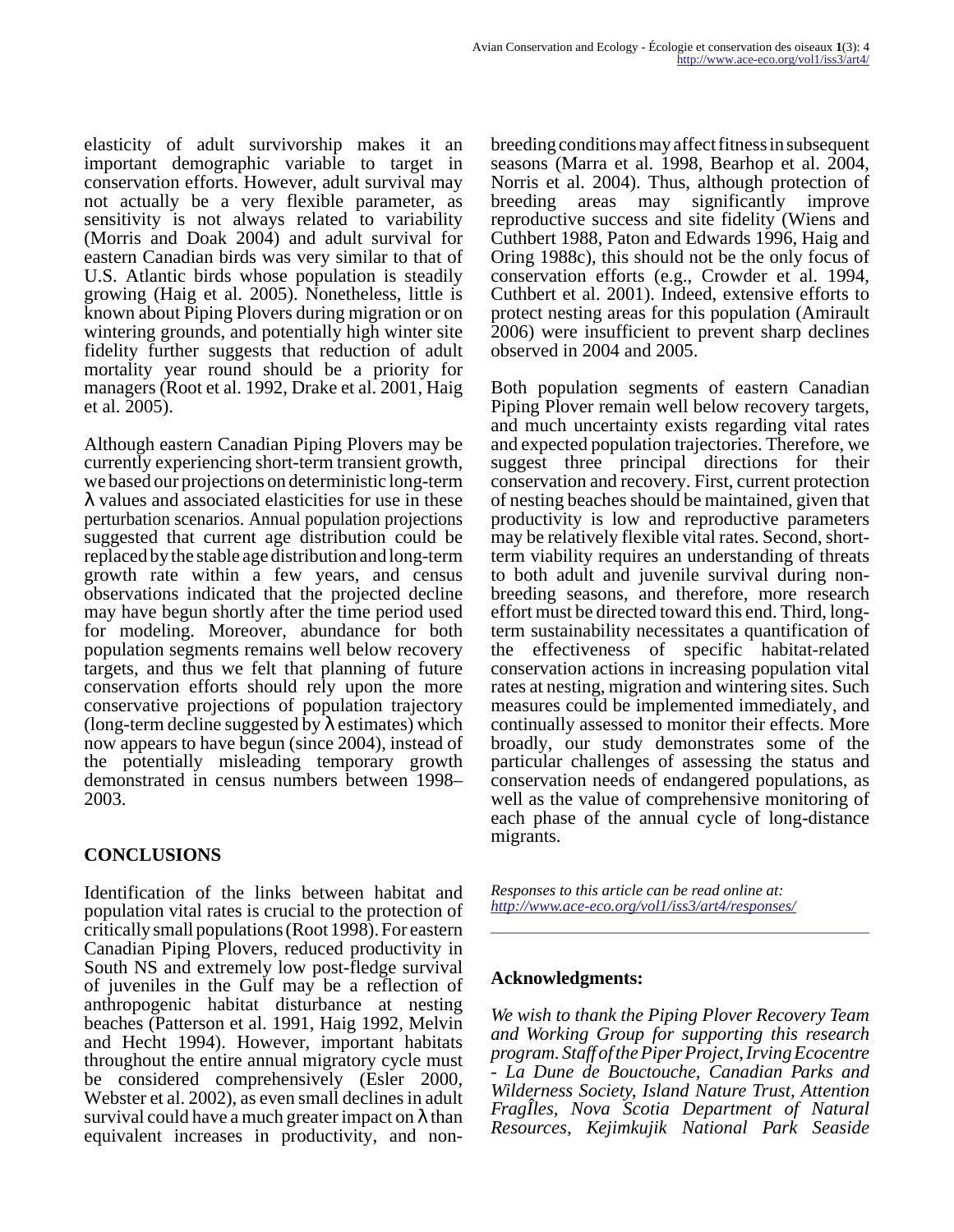*Adjunct, Kouchibouguac National Park, and Prince Edward Island National Park were instrumental in providing field support. We thank the researchers involved in ensuring the success of the regional project, most notably: K. Baker, P. Thomas, P. Laporte, L. MacDonnell, J. Stewart, A. Marsters, A. Boyne, and S. Flemming. Funding for field work was provided by the Canadian Wildlife Service Atlantic and Quebec regions. Funding for modeling work was provided by an Interdepartmental Recovery Fund (Grant 180) to Donald Forbes and the Geological Survey of Canada. Suggestions from S. Walde, M. Leonard, D. Fraser, G. Robertson, R. Rockwell, and an anonymous reviewer greatly improved previous versions of the manuscript.*

#### **LITERATURE CITED**

**Amirault, D. L. (editor).** 2005. *The 2001 International Piping Plover census in Canada.* Technical Report Series No. 436. Environment Canada, Canadian Wildlife Service, Atlantic Region, Sackville, New Brunswick, Canada.

**Amirault, D. L.** 2006. Recovery strategy for Piping Plovers (*Charadrius melodus melodus*) in Canada. [Proposed.] *in Species at Risk Act Recovery Strategy Series.* Environment Canada, Ottawa, Ontario, Canada.

**Amirault, D. L., F. Shaffer, and J. Stewart.** 2006a. *Eastern Canada Piping Plover banding summary.* Technical Report Series No. 458. Environment Canada, Canadian Wildlife Service, Atlantic Region, Sackville, New Brunswick, Canada.

**Amirault, D. L., J. McKnight, F. Shaffer, K. Baker, L. MacDonnell, and P. Thomas.** 2006b. Novel anodized aluminium bands cause leg injuries in Piping Plover (*Charadrius melodus melodus*). *Journal of Field Ornithology* **77**:18–20.

**Bearhop, S., G. M. Hilton, S. C. Votier, and S. Waldron.** 2004. Stable isotope ratios indicate that body condition in migrating passerines is influenced by winter habitat. *Proceedings of the Royal Society of London Series B* **271**:S215–S218.

**Beissinger, S. R., and M. I. Westphal.** 1998. On the use of demographic models of population viability in endangered species management. *Journal of Wildlife Management* **62**:821–841.

**Boyce, M. S.** 1992. Population viability analysis. *Annual Review of Ecology and Systematics* **23**481– 506.

**Brownie, C., J. E. Hines, J. D. Nichols, K. H. Pollock, and J. Hestbeck.** 1993. Capture-recapture studies for multiple strata including non-Markovian transition probabilities. *Biometrics* **49**:1173–1187.

**Burger, J.** 1987. Physical and social determinants of nest-site selection in Piping Plover in New Jersey. *Condor* **89**:811–818.

**Burger, J.** 1994. The effect of human disturbance on foraging behavior and habitat use in Piping Plover (*Charadrius melodus*). *Estuaries* **17**:695– 701.

**Burnham, K. P., and D. R. Anderson.** 2002. *Model selection and multi-model inference: a practical information-theoretic approach.* Springer-Verlag, New York, New York, USA.

**Cairns, W. E.** 1982. Biology and behavior of breeding Piping Plovers. *Wilson Bulletin* **94**:531– 545.

**Caswell, H.** 2000. Prospective and retrospective perturbation analyses: their roles in conservation biology. *Ecology* **81**:619–627.

**Caswell, H.** 2001. *Matrix population models: construction, analysis and interpretation.* Second Edition, Sinauer Associates Inc., Sunderland, Massachusetts, USA.

**Cooch, E. G., G. Gauthier, and R. F. Rockwell.** 2003. Apparent differences in stochastic growth rates based on timing of census: a cautionary note. *Ecological Modelling* **159**:133–143.

**Cooch, E. G., R. F. Rockwell, and S. Brault.** 2001. Retrospective analysis of demographic responses to environmental change: a lesser snow goose example. *Ecological Monographs* **71**:377–400.

**Crouse, D. T., L. B. Crowder, and H. Caswell.** 1987. A stage-based population model for loggerhead sea turtles and implications for conservation. *Ecology* **68**:1412–1423.

**Crowder, L. B., D. T. Crouse, S. S. Heppell, and**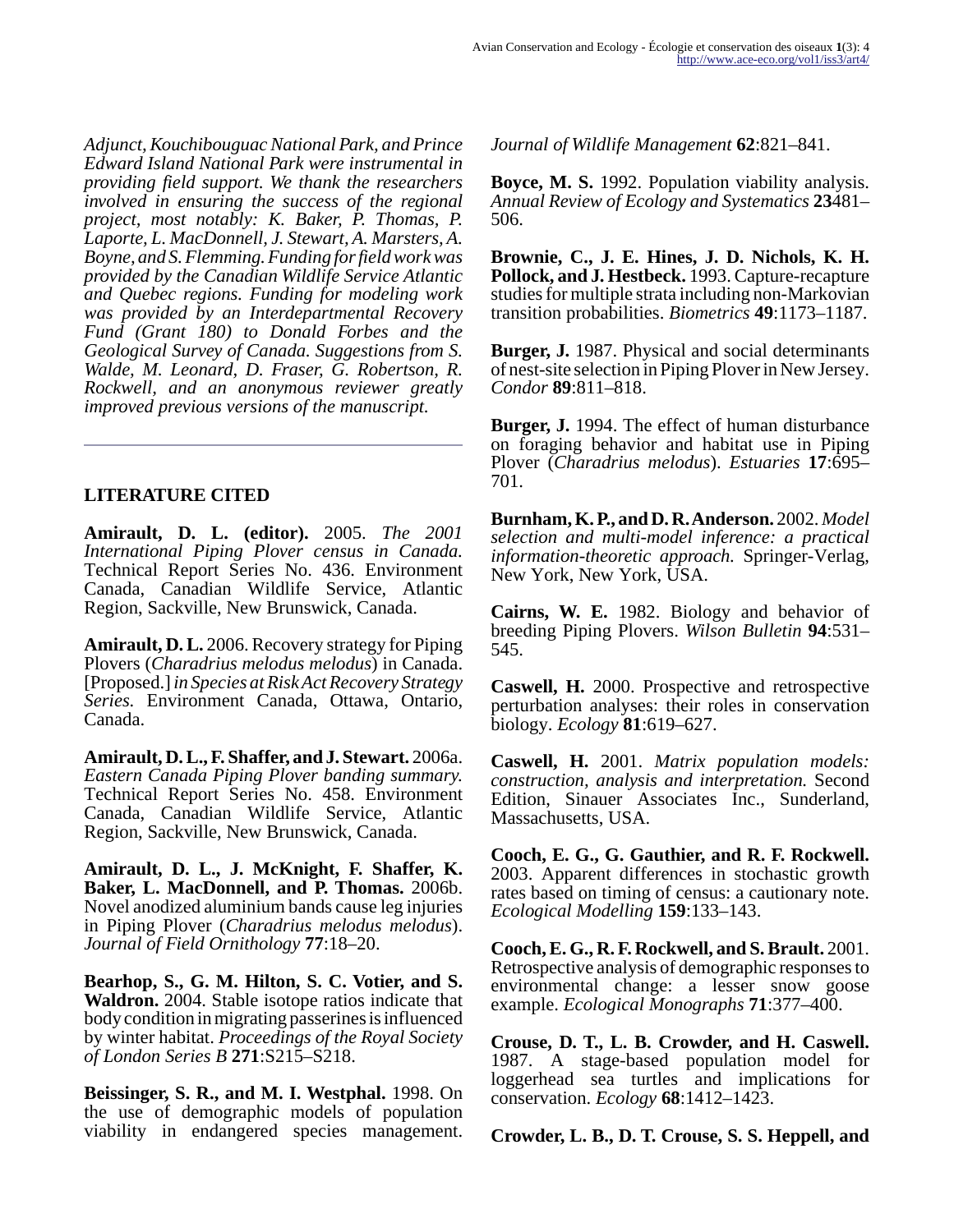**T. H. Martin.** 1994. Predicting the impact of turtle excluder devices on loggerhead sea turtle populations. *Ecological Applications* **4**:437–445.

**Cuthbert, R., D. Fletcher, and L. S. Davis.** 2001. A sensitivity analysis of Hutton's shearwater: prioritizing conservation research and management. *Biological Conservation* **100**:163–172.

**Drake, K. R., J. E. Thompson, K. L. Drake, and C. Zonick.** 2001. Movements, habitat use and survival of nonbreeding Piping Plovers. *Condor* **103**:259–267.

**Durell, S. E. A. L. V., J. D. Goss-Custard, and R. T. Clarke.** 1997. Differential response of migratory subpopulations to winter habitat loss. *Journal of Applied Ecology* **34**:1155–1164.

**Efron, B.** 1979. Bootstrap methods: another look at the jackknife. *Annals of Statistics* **7**:1–26.

**Esler, D.** 2000. Applying metapopulation theory to conservation of migratory birds. *Conservation Biology* **14**:366–372.

**Espie, R. H. M., R. M. Brigham, and P. C. James.** 1996. Habitat selection and clutch fate of Piping Plovers (*Charadrius melodus*) breeding at Lake Diefenbaker, Saskatchewan. *Canadian Journal of Zoology* **74**:1069–1075.

**Espie, R. H. M., P. C. James, and R. M. Brigham.** 1998. The effects of flooding on Piping Plover *Charadrius melodus* reproductive success at Lake Diefenbaker, Saskatchewan, Canada. *Biological Conservation* **86**:215–222.

**Fefferman, N. H., and J. M. Reed.** 2006. A vital rate sensitivity analysis for nonstable age distributions and short-term planning. *Journal of Wildlife Management* **70**:649–656.

**Flemming, S. P., R. D. Chiasson, and P. J. Austin-Smith.** 1992. Piping Plover nest site selection in New Brunswick and Nova Scotia. *Journal of Wildlife Management* **56**:578–583.

**Goldin, M. R., and J. V. Regosin.** 1998. Chick behavior, habitat use, and reproductive success of Piping Plovers at Goosewing Beach, Rhode Island. *Journal of Field Ornithology* **69**:228–234.

**Goossen, J. P., D. L. Amirault, J. Arndt. R.**

**Bjorge, S. Boates, J. Brazil, S. Brechtel, R. Chiasson, G. N. Corgett, R. Curley, M. Elderkin, S. P. Flemming, W. Harris, L. Heyens, D. Hjertaas, M. Huot, B. Johnson, R. Jones, W. Koonz, P. Laporte, D. McAskill, R. I. G. Morrison, S. Richard, F. Shaffer, C. Stewart, L. Swanson, and E. Wiltse.** 2002. *National recovery plan for the Piping Plover (*Charadrius melodus*).* National Recovery Plan No. 22. Recovery of Nationally Endangered Wildlife, Ottawa, Ontario, Canada.

**Goss-Custard, J. D., R. T. Clarke, K. B. Briggs, B. J. Ens, K. M Exo, C. Smit, A. J. Beintema, R. W. G. Caldow, D. C. Catt, N. A. Clark, S. E. A. L. V. D. Durell, M. P. Harris, J. B. Hulscher, P. L. Meininger, N. Picozzi, R. Prys-Jones, U. N. Safriel, and A. D. West.** 1995. Population consequences of winter habitat loss in a migratory shorebird. I. Estimating model parameters. *Journal of Applied Ecology* **32**:320–326.

**Gould, W. R., and J. D. Nichols.** 1998. Estimation of temporal variability of survival in animal populations. *Ecology* **79**:2531–2538.

**Greenwood, P. J., and P. H. Harvey.** 1982. The natal and breeding dispersal of birds. *Annual Review of Ecology and Systematics* **13**:1–21.

**Haig, S. M.** 1992. Piping Plover. *In* A. Poole, P. Stettenheim, and F. Gill, editors. *The birds of North America.* The Academy of Natural Sciences and The American Ornithologists' Union, Philadelphia PA and Washington DC, USA.

**Haig, S. M., and E. Elliott-Smith.** 2004. Piping Plover. Number 2 *in* A. Poole, editor. *The Birds of North America Online*. Cornell Laboratory of Ornithology, Ithaca, New York, USA. (online) URL: [http://bna.birds.cornell.edu/BNA/account/](http://bna.birds.cornell.edu/BNA/account/Piping_Plover/) Piping Plover.

**Haig, S. M., C. L. Ferland, F. J. Cuthbert, J. Dingledine, J. P. Goossen, A. Hecht, and N. McPhillips.** 2005. A complete species census and evidence for regional declines in Piping Plovers. *Journal of Wildlife Management* **69**:160–173.

**Haig, S. M., and L. W. Oring.** 1988a. Genetic differentiation of Piping Plovers across North America. *Auk* **105**:260–267.

**Haig, S. M., and L. W. Oring.** 1988b. Mate, site,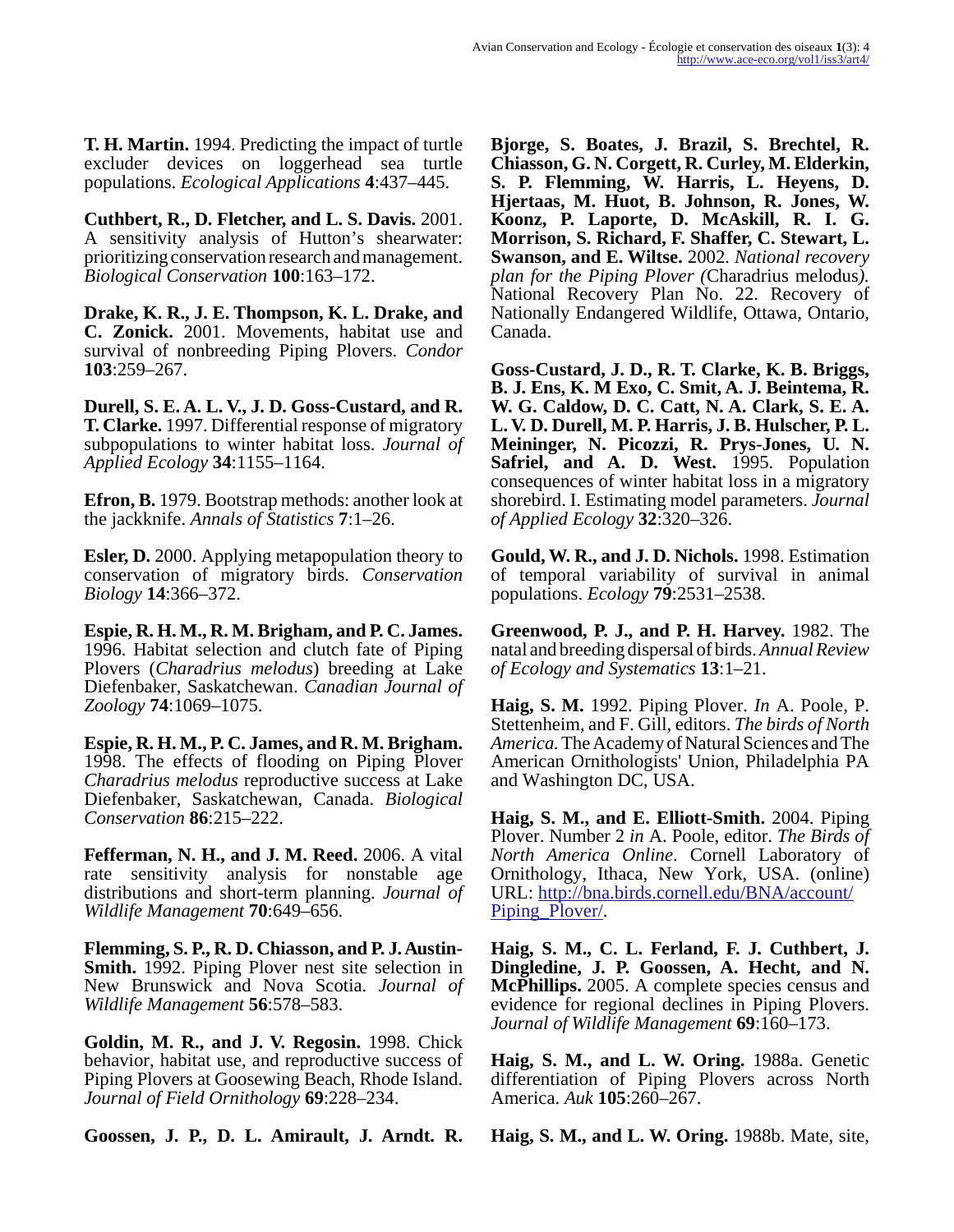and territory fidelity in Piping Plovers. *Auk* **105**:268–277.

**Haig, S. M., and L. W. Oring.** 1988c. Distribution and dispersal in the Piping Plover. *Auk* **105**:630– 638.

**Knetter, J. M., S. M. Lutz, J. R. Cary, and R. K. Murphy.** 2002. A multi-scale investigation of Piping Plover productivity on Great Plains alkali lakes, 1994–2000. *Wildlife Society Bulletin* **30**:683– 694.

**Koons, D. N., J. B. Grand, B. Zinner, and R. F. Rockwell.** 2005. Transient population dynamics: relations to life history and initial population size. *Ecological Modelling* **185**:283–297.

**Koons, D. N., R. F. Rockwell, and J. B. Grand.** 2006. Population momentum: implications for wildlife management. *Journal of Wildlife Management* **70**:19–26.

**Lande, R.** 1988. Demographic models of the northern spotted owl (*Strix occidentalis caurina*). *Oecologia* **75**:601–607.

**Larson, M. A., M. R. Ryan, and B. G. Root.** 2000. Piping Plover survival in the Great Plains: an updated analysis. *Journal of Field Ornithology* **71**:721–729.

**Larson, M. A., M. R. Ryan, and R. K. Murphy.** 2002. Population viability of Piping Plovers: effects of predator exclusion. *Journal of Wildlife Management* **66**:361–371.

**Larson, M. A., M. R. Ryan, and R. K. Murphy.** 2003. Assessing recovery feasibility for Piping Plovers using optimization and simulation. *Wildlife Society Bulletin* **31**:1105–1116.

**Lebreton, J.-D., K. P. Burnham, J. Clobert, and D. R. Anderson.** 1992. Modeling survival and testing biological hypotheses using marked animals: a unified approach with case studies. *Ecological Monographs* **62**:67–118.

**Legendre, S., and J. Clobert.** 1995. ULM, a software for conservation and evolutionary biologists. *Journal of Applied Statistics* **22**:817– 824.

**Link, W. A., and J. D. Nichols.** 1994. On the

importance of sampling variance to investigations of temporal variation in animal population size. *Oikos* **69**:539–544.

**Marra, P. P., K. A. Hobson, and R. T. Holmes.** 1998. Linking winter and summer events in a migratory bird by using stable-carbon isotopes. *Science* **282**:1884–1886.

**MathWorks, Inc.** 2002. *MATLAB 6.5.* Natick, Massachussetts, USA.

**Melvin, S. M., and A. G. C. R. Hecht.** 1994. Piping Plover mortalities caused by off-road vehicles on Atlantic coast beaches. *Wildlife Society Bulletin* **22**:409–414.

**Morris, W. F., and D. F. Doak.** 2004. Buffering of life histories against environmental stochasticity: accounting for a spurious correlation between the variabilities of vital rates and their contributions to fitness. *American Naturalist* **163**:579–590.

**Nicholls, J. L., and G. A. Baldassarre.** 1990. Habitat associations of Piping Plovers wintering in the United States. *Wilson Bulletin* **102**:581–590.

**Norris, D. R., P. P. Marra, T. K. Kyser, T. W. Sherry, and L. M. Ratcliffe.** 2004. Tropical winter habitat limits reproductive success on the temperate breeding grounds in a migratory bird. *Proceedings of the Royal Society of London Series B* **271**:59–64.

**Paton, P. W. C., and T. C. Edwards.** 1996. Factors affecting interannual movements of snowy plovers. *Auk* **113**:534–543.

**Patterson, M. E., J. D. Fraser, and J. W. Roggenbuck.** 1991. Factors affecting Piping Plover productivity on Assateague Island. *Journal of Wildlife Management* **55**:525–531.

**Plissner, J. H., and S. M. Haig.** 2000. Viability of Piping Plover *Charadrius melodus* metapopulations. *Biological Conservation* **92**:163–173.

**Prindiville-Gaines, E., and M. R. Ryan.** 1988. Piping Plover habitat use and reproductive success in North Dakota. *Journal of Wildlife Management* **52**:266–273.

**Root, B. G., M. R. Ryan, and P. M. Mayer.** 1992. Piping Plover survival in the Great Plains. *Journal of Field Ornithology* **63**:10–15.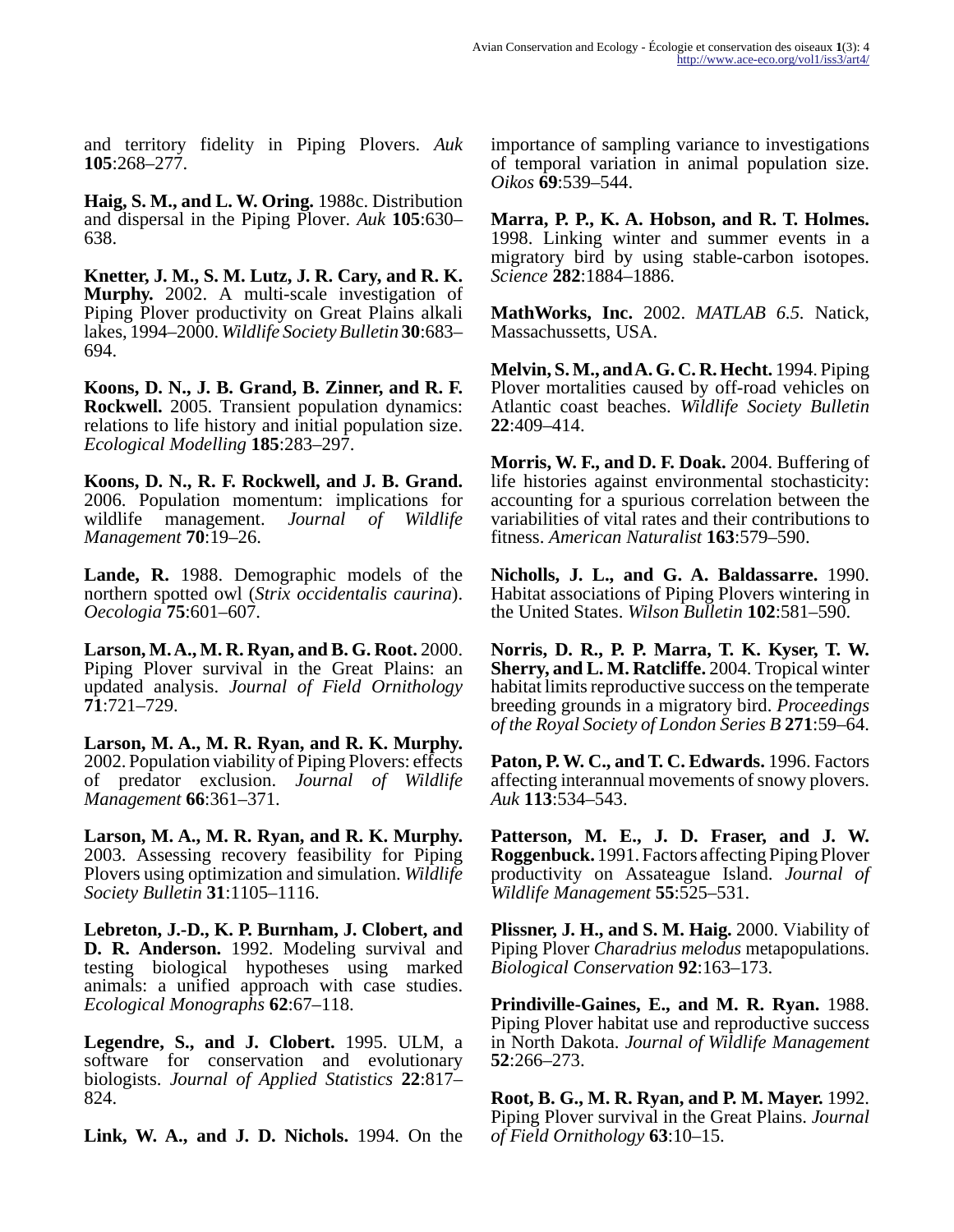**Root, K. V.** 1998. Evaluating the effects of habitat quality, connectivity, and catastrophes on a threatened species. *Ecological Applications* **8**:854– 865.

**Ryan, M. R., B. G. Root, and P. M. Mayer.** 1993. Status of Piping Plovers in the Great Plains of North America: a demographic simulation model. *Conservation Biology* **7**:581–585.

**Saether, B. E., and O. Bakke.** 2000. Avian life history variation and contribution of demographic traits to the population growth rate. *Ecology* **81**:642–653.

**Schwarz, C. J., J. F. Schweigart, and A. N. Arnason.** 1993. Estimating migration rates using tag recovery data. *Biometrics* **49**:177–193.

**Taylor, B. L.** 1995. The reliability of using population viability analysis for risk classification of species. *Conservation Biology* **9**:551–558.

**Webster, M. S., P. P. Marra, S. M. Haig, S. Bensch, and R. T. Holmes.** 2002. Links between worlds: unraveling migratory connectivity. *Trends in Ecology and Evolution* **17**:76–83.

**Wemmer, L. C., U. Ozesmi, and F. J. Cuthbert.** 2001. A habitat-based population model for the Great Lakes population of the Piping Plover (*Charadrius melodus*). *Biological Conservation* **99**:169–181.

**White, G. C., and K. P. Burnham.** 1999. Program MARK: Survival estimation from populations of marked animals. *Bird Study* **46**:S120–S138.

**Wiens, T. P., and F. J. Cuthbert.** 1988. Nest-site tenacity and mate retention of the Piping Plover. *Wilson Bulletin* **100**:545–553.

**Wilson, P. H.** 2003. Using population projection matrices to evaluate recovery strategies for Snake River spring and summer chinook salmon. *Conservation Biology* **17**:782–794.